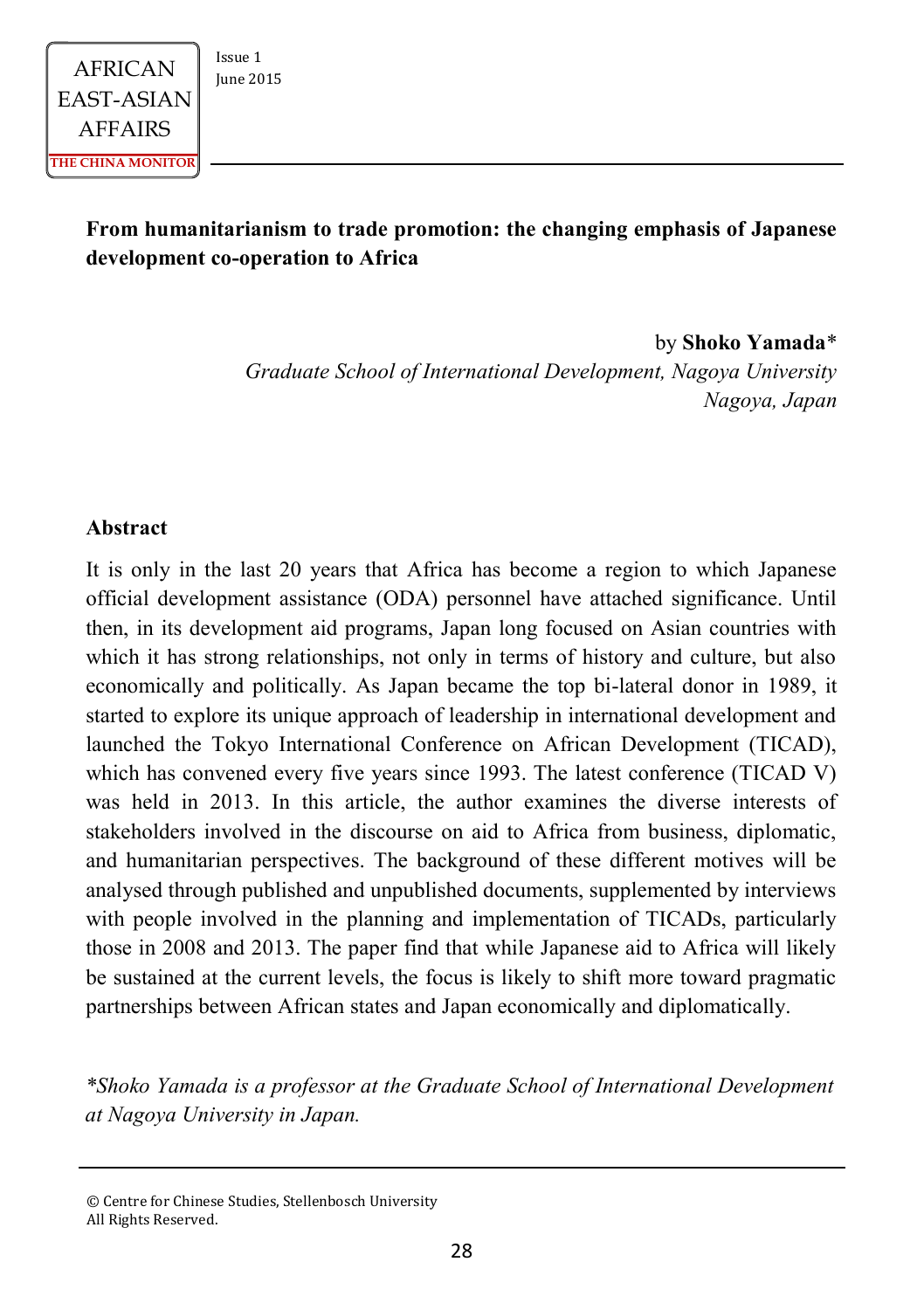AFRICAN

#### **Introduction**

It is only in the last 20 years that Africa has become a region to which Japanese ODA personnel have attached significance. Until then, in its development aid programs, Japan long focused on Asian countries with which it has strong relationships, not only in terms of history and culture, but also economically and politically. As Japan became the top bi-lateral donor in 1989, it started to explore its unique approach of leadership in international development and launched the Tokyo International Conference on African Development (TICAD), which has convened every five years since 1993. The latest conference (TICAD V) was held in 2013.

In this article, I will examine the diverse interests of stakeholders involved in the discourse on aid to Africa from business, diplomatic, and humanitarian perspectives. The background of these different motives will be analysed through published and unpublished documents, supplemented by interviews with people involved in the planning and implementation of TICADs, particularly those in 2008 and 2013.

Due to the geographic distance, and hence less apparent historical connections than those between Europe and Africa, increasing Japan's commitment to Africa has always been a matter of domestic debate. At the same time, the change of macroeconomic and diplomatic contexts has influenced the domestic atmosphere. The recent increase of attention to Africa is largely motivated by the steady growth of African economies and rivalry with China, which is increasing its political and economic presence in Africa. The supporters of humanitarian causes are facing the increasingly difficult task of mainstreaming their arguments, while aid to Africa, in general, has increased its share in the total amount of Japanese ODA.

### **Historical Development of Japanese ODA to Africa and TICADs**

The history of Japanese aid provision after World War II can be traced back to as early as 1954 when Japan joined the Colombo Plan. It started as a form of compensation for the damage caused by Japanese occupation during the war. Therefore, in its earlier stage, the majority of ODA was directed to Asian countries. In the 1980s, the Japanese economy prospered on an unprecedented scale and the

<sup>©</sup> Centre for Chinese Studies, Stellenbosch University All Rights Reserved.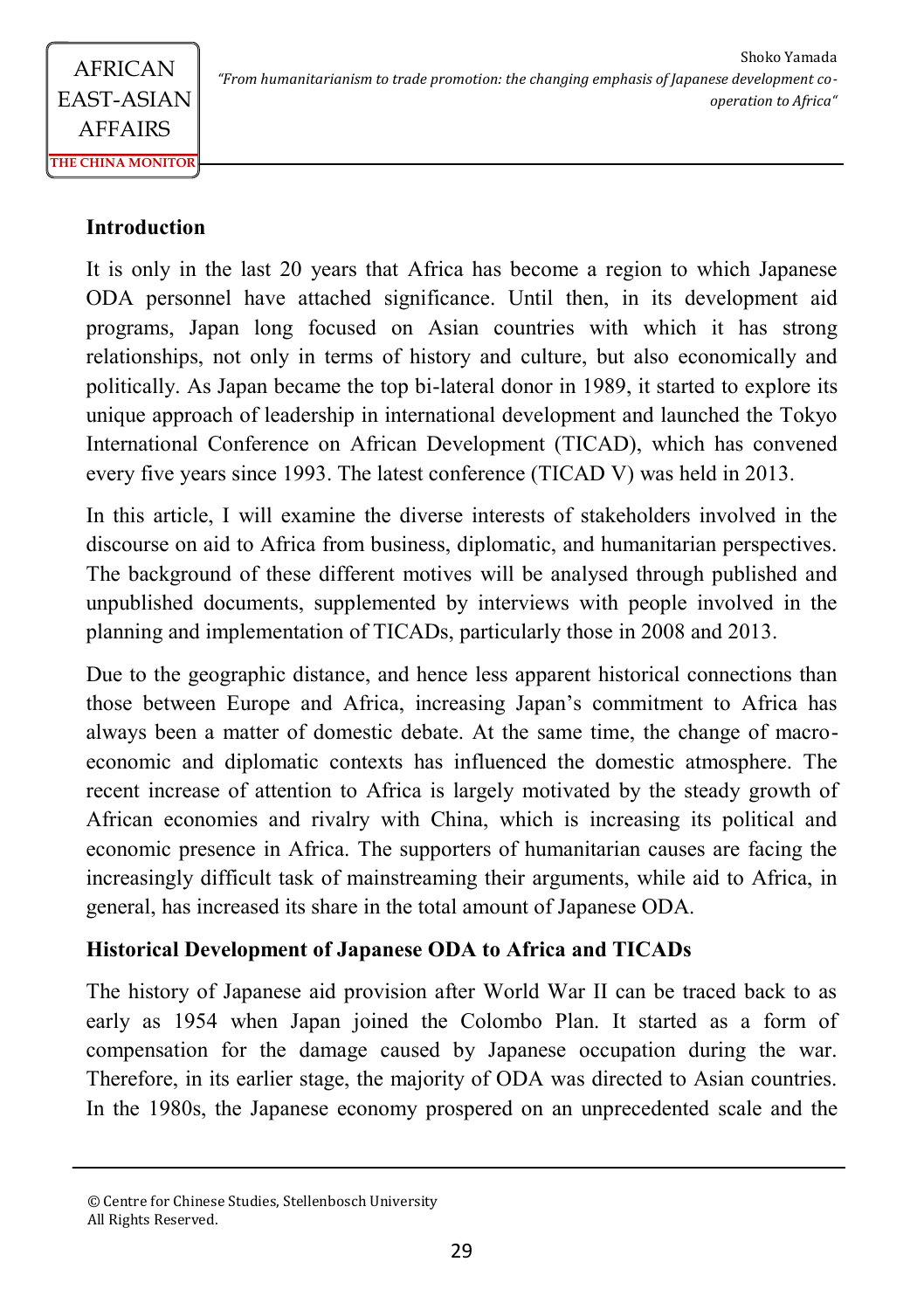country became one of top economic powers of the world. At the same time, Japan and its companies were criticised as "economic animals", selfishly pursuing their own economic interests while neglecting the impact of their economic activities on the people of other countries and, as one of the most economically powerful nations, for not taking due responsibility for the welfare of the world. In response to this international pressure and to its internal drives for a leadership role in the world, the Japanese government rapidly increased the amount of ODA. The diversification of ODA resources to regions other than Asia also started around this time (Figure 1).

The TICAD was launched in 1993. TICAD is the conference which Japan co-hosted with UN Office of the Special Advisor on Africa (OSSA) and UNDP, African Union and the World Bank every five year, with the purpose of promoting high-level policy dialogue between African leaders and development partners. It is not a place to



<sup>(</sup>Source: Ministry of Foreign Affairs, 2015)

<sup>©</sup> Centre for Chinese Studies, Stellenbosch University All Rights Reserved.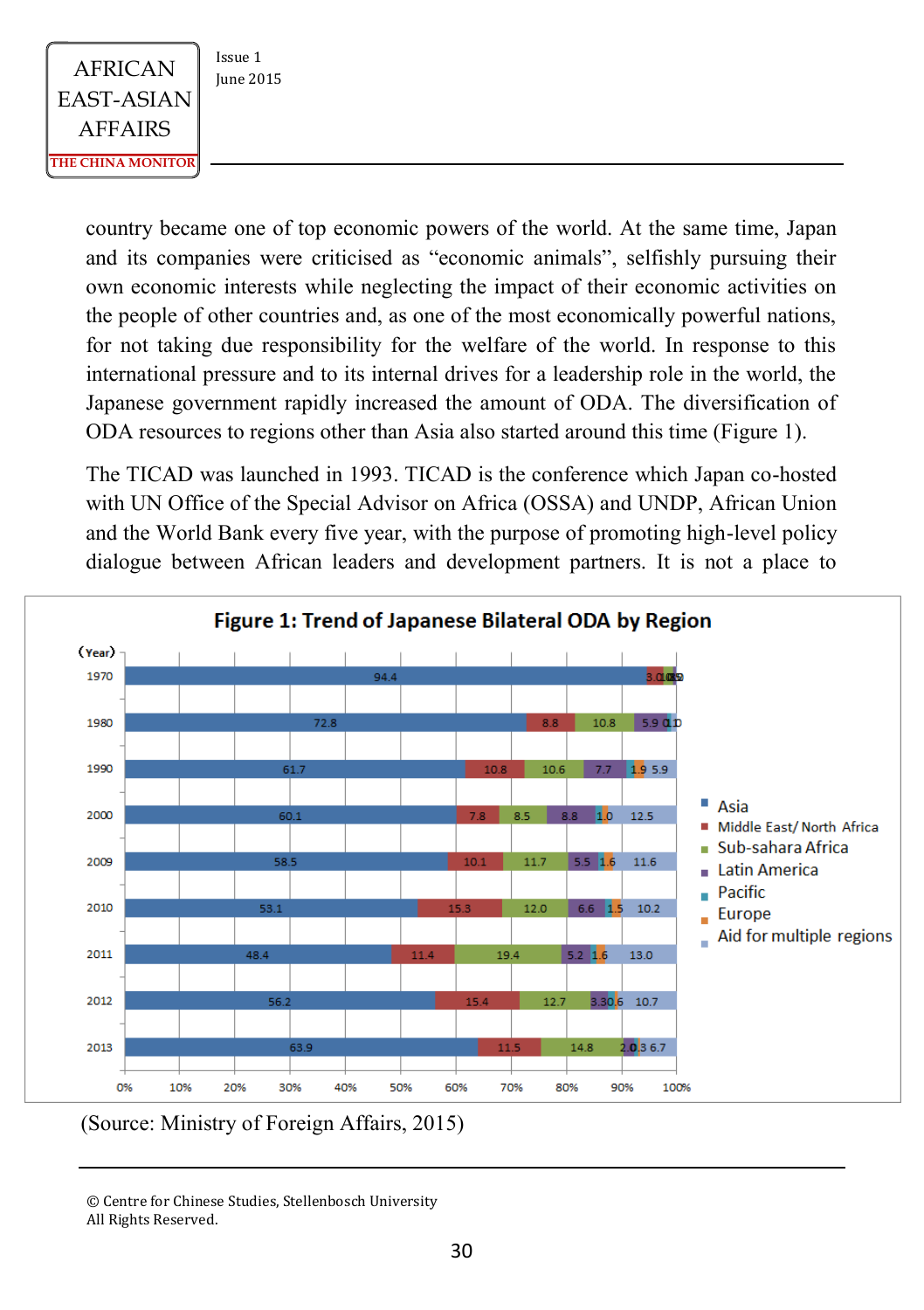> discuss or pledge any specific aid programs. In reality, however, the speeches of the Prime Ministers in the past TICADs always suggested increased ODA from Japan to Africa. The early 1990s was also a time when the international community had lost momentum for aid to Africa. With the end of the Cold War, both Western countries and the former Soviet Union lost motivation to aid Africa militarily and politically. Japan saw this vacuum as a potential way to exercise its influence in the welfare of the world, and committed itself to organising TICAD to boost aid to Africa.

> Between TICAD III (2003) and IV (2008), Japanese ODA to Africa quadrupled, and the share of Africa in total amount of ODA increased from less than 9 per cent to close to 12 per cent (Figure 1). This sharp increase was not only the result of a domestic drive in Japan, but was largely a response to the global initiative to give a "big push" to enable the economic and social development of African countries to take off. Japanese ODA to Africa sharply increased after the Gleneagles Summit in 2005, at which the United Kingdom (U.K.) government, the chair, strongly advocated bringing aid to Africa to the forefront of the debate. Meanwhile, trade between Japan and African nations had been constantly increasing. Japan-Africa trade rose at an annual rate of 18.8 per cent between 2002 and 2007, and in 2006 Japanese FDI to Africa stood at US\$ 889 million (Ministry of Finance, 2009; see also Lumumba-Kasongo, 2010).

> While Japanese trade with Africa increased, its pace of expansion was much slower than China. China's trade was about the same size as Japan at the beginning of the 2000s, but increased by 10 times in 10 years (Figure 2). China also launched a forum to discuss African development called the Forum on China–Africa Co-operation (FOCAC) in 2000. When Japan started TICAD in 1993, there was no major Asian donors involved in the discourse on aid to Africa. However, in the last decade, there has been a growing sense of threat among Japanese ODA officials and private companies that unless Japan makes unambiguous steps toward promoting trade with the vast African market and strengthening bi-lateral diplomatic relationships with African states, its appeal as a strong non-western partner will be lost to China. Such changes in international contexts also coincided with domestic pressure to allocate more resources to domestic matters and to be more accountable to tax payers. The

<sup>©</sup> Centre for Chinese Studies, Stellenbosch University All Rights Reserved.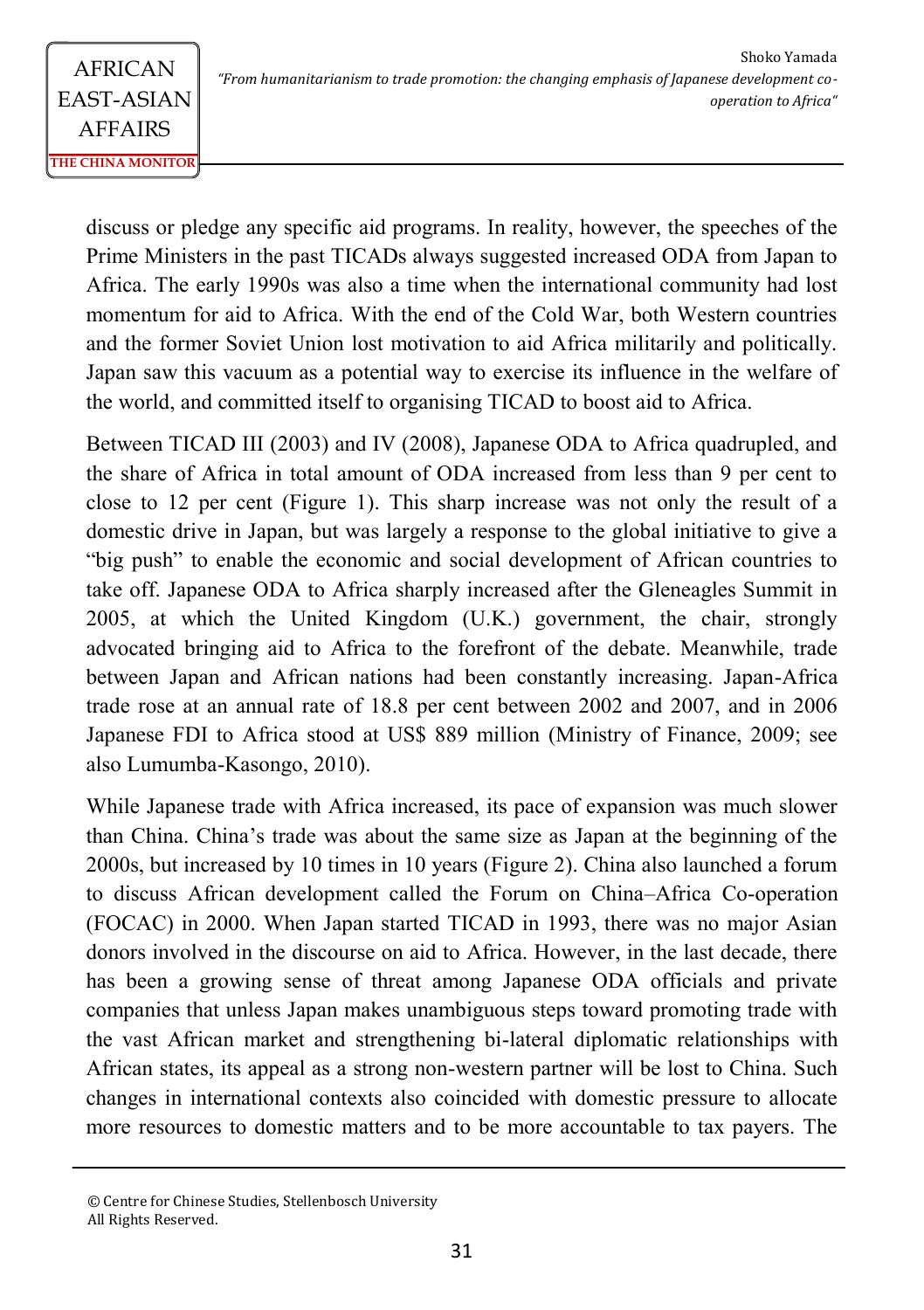

total amount of ODA has shown a gradual decrease in the last several years, while the share of aid to Africa has been slightly increasing. Therefore, unlike the 1990s or early 2000s, when there were stronger drives for humanitarian aid and contribution to Millennium Development Goals, in recent years the emphasis of the Japanese government tends to be skewed toward more pragmatic interests in diplomacy and trade.



Figure 2: Trend of import in Africa by the country of origin

(*Source: IMF, Direction of Trade Statistic Yearbook)*

#### **TICAD processes: a multiplicity of interests**

As Table 1 shows, the first TICAD in 1993 highlighted the inter-regional cooperation between Asia and Africa. Along this line, there arose active discussion about the potential of Japanese developmental model to be transferred to Africa. As I will discuss later, this is one of the major drives behind the discourse on aid to Africa throughout the TICAD process. The emphasis on humanitarianism and aid for social

© Centre for Chinese Studies, Stellenbosch University All Rights Reserved.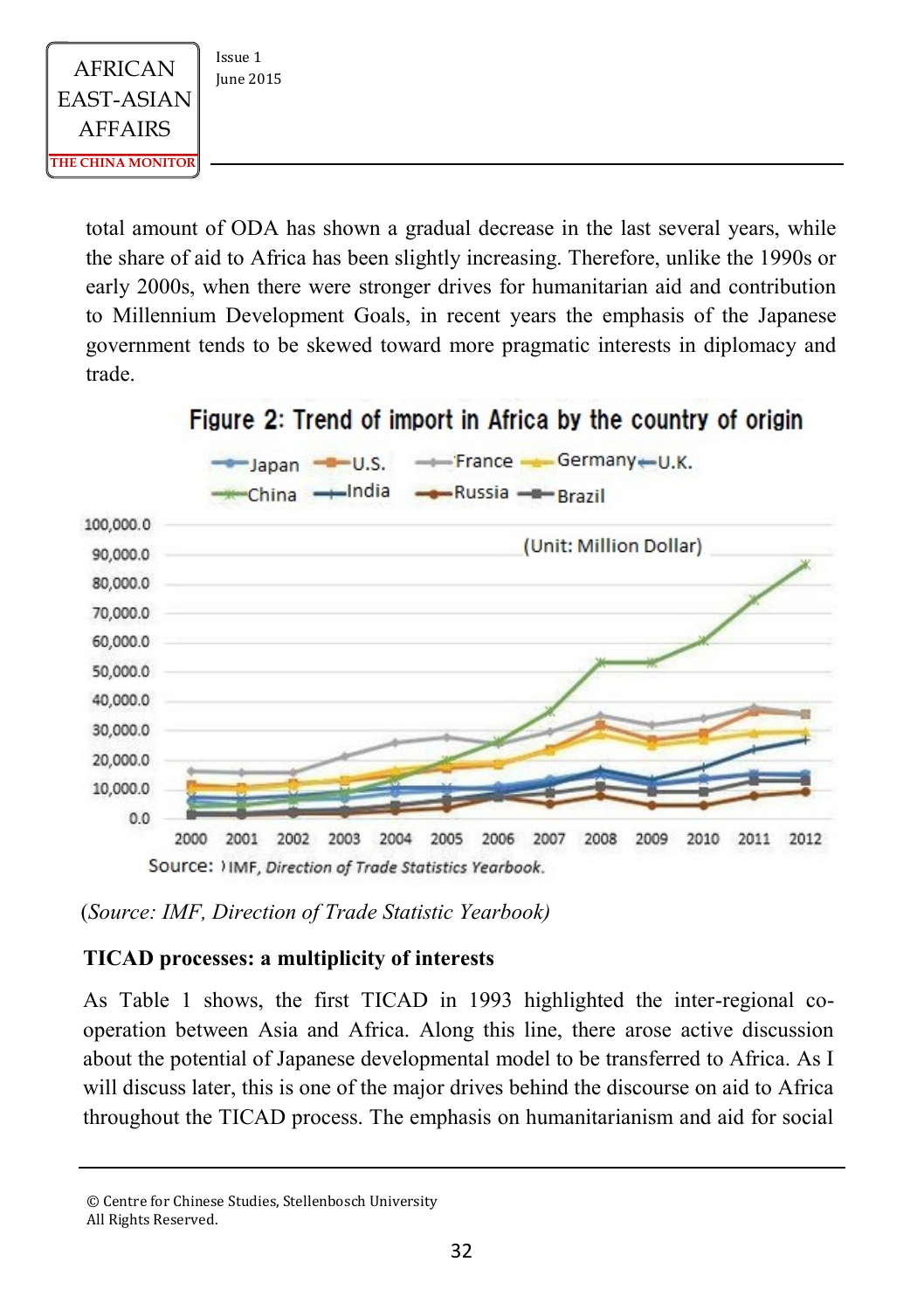development is visible in the earlier TICADs, while, in the recent two TICADs (TICAD IV and V), the focus is growingly shifting to economic growth, infrastructure building, and trade.

In this section, I will shed light on the diverse interests negotiated in the planning process toward TICAD IV and V.

TICAD IV in 2008 was a success in terms of the number of people mobilised. Representatives of 51 African countries, donors, Asian countries, and 50 NGOs participated. Three thousand people attended, excluding those who came to the side events. After five years, TICAD V had still more participants: representatives of 51 African countries, 31 donors and Asian countries, and 72 from international and

| Table 1: Major themes of respective TICAD |                                                                                                                                                                                                      |
|-------------------------------------------|------------------------------------------------------------------------------------------------------------------------------------------------------------------------------------------------------|
| <b>TICAD I</b><br>(1993)                  | Transfer of Asian development experiences to Africa<br>Aid for political and economic improvement<br>Education/training<br><b>Environmental friendliness</b><br>Partnership and co-operation         |
| TICAD II<br>(1998)                        | Improved development planning and good governance<br>Conflict prevention                                                                                                                             |
| <b>TICAD</b><br>Ш<br>(2003)               | African ownership and international partnership                                                                                                                                                      |
| TICAD<br>IV (2008)                        | Japanese political will and action plan for support for African<br>development<br>Doubled ODA and FDI to Africa                                                                                      |
| <b>TICAD</b><br>V(2013)                   | Transformation for quality growth<br>Boosting economic growth with infrastructure development<br><b>Empowering Farmers</b><br>Promoting sustainable and resilient growth<br>(Source: Aoki, 2013:2-3) |

<sup>©</sup> Centre for Chinese Studies, Stellenbosch University All Rights Reserved.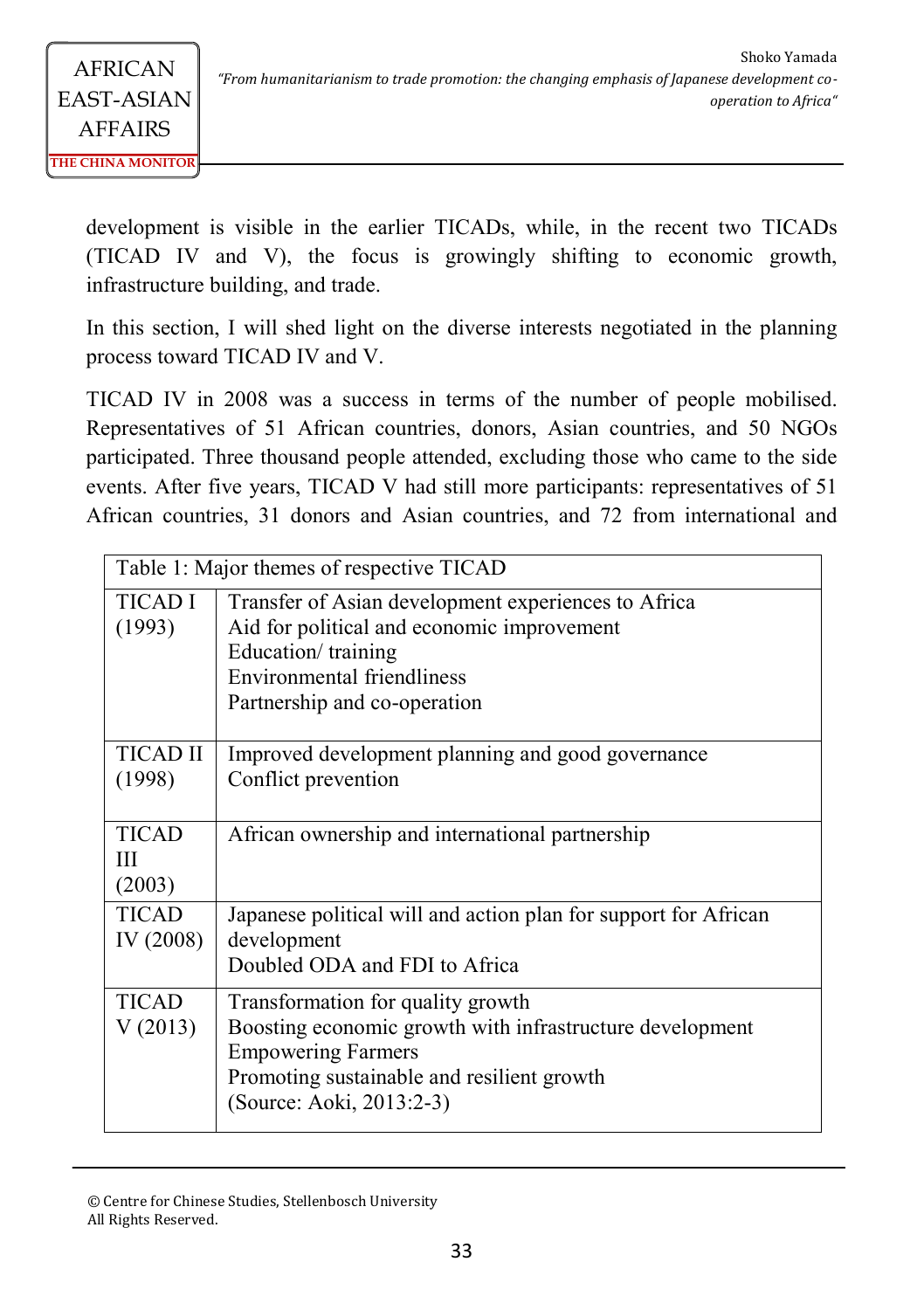regional organisations. The total number of participants was as many as 4,500. At the end of each TICAD, a declaration of commitment has been announced. In the case of TICAD V in 2013, the Yokohama Declaration stated three pillars of assistance; (1) peace and security, (2) powerful and sustainable economic growth, and (3) an inclusive society, and announced the target of ODA to achieve them as US\$ 3.2 billion over 5 years. Compared to TICAD IV, the emphasis was more clearly on economic infrastructure building and industrial human resource development. Japanese Prime Minister Abe also announced a new program called the African Business Education (ABE) Initiative, under which 1,000 African youths will be provided scholarships to pursue graduate-level degrees in Japanese universities. While there is growing influence from business sector to promote the Public-Private Partnership model of ODA to enhance investments and trade in Africa, there are various other actors involved in the TICAD processes and the discourse on aid for Africa.

## **Actors involved in the discourse on aid for Africa and their modes of participation**

In terms of ODA and TICAD processes, the Ministry of Foreign Affairs (MOFA) is in charge of setting the agenda and overall management. Of course, one ministry alone cannot plan TICAD because it has various diplomatic and financial implications and is also related to ODA implementation in Africa. Therefore, the interests of other ministries, such as the Ministry of Finance, and of ODA implementing agencies such as JICA (the Japan International Co-operation Agency), are also reflected. In addition, since TICAD is co-organised by the Japanese government, the United Nations via the Office of the Special Advisor on Africa, UNDP (United Nations Development Program), and the World Bank, these parties are supposed to coordinate and plan together (Kidera, 2008). Furthermore, given the international trend to foster the initiatives of aid-recipient countries, partnership with and ownership of the African governments in the development process has been among the principles of TICAD since its second meeting in 1998. The representatives of African embassies argued that the Japanese government must hear their voices in planning TICAD (Mtango, 2008). Moreover, as discussed earlier,

<sup>©</sup> Centre for Chinese Studies, Stellenbosch University All Rights Reserved.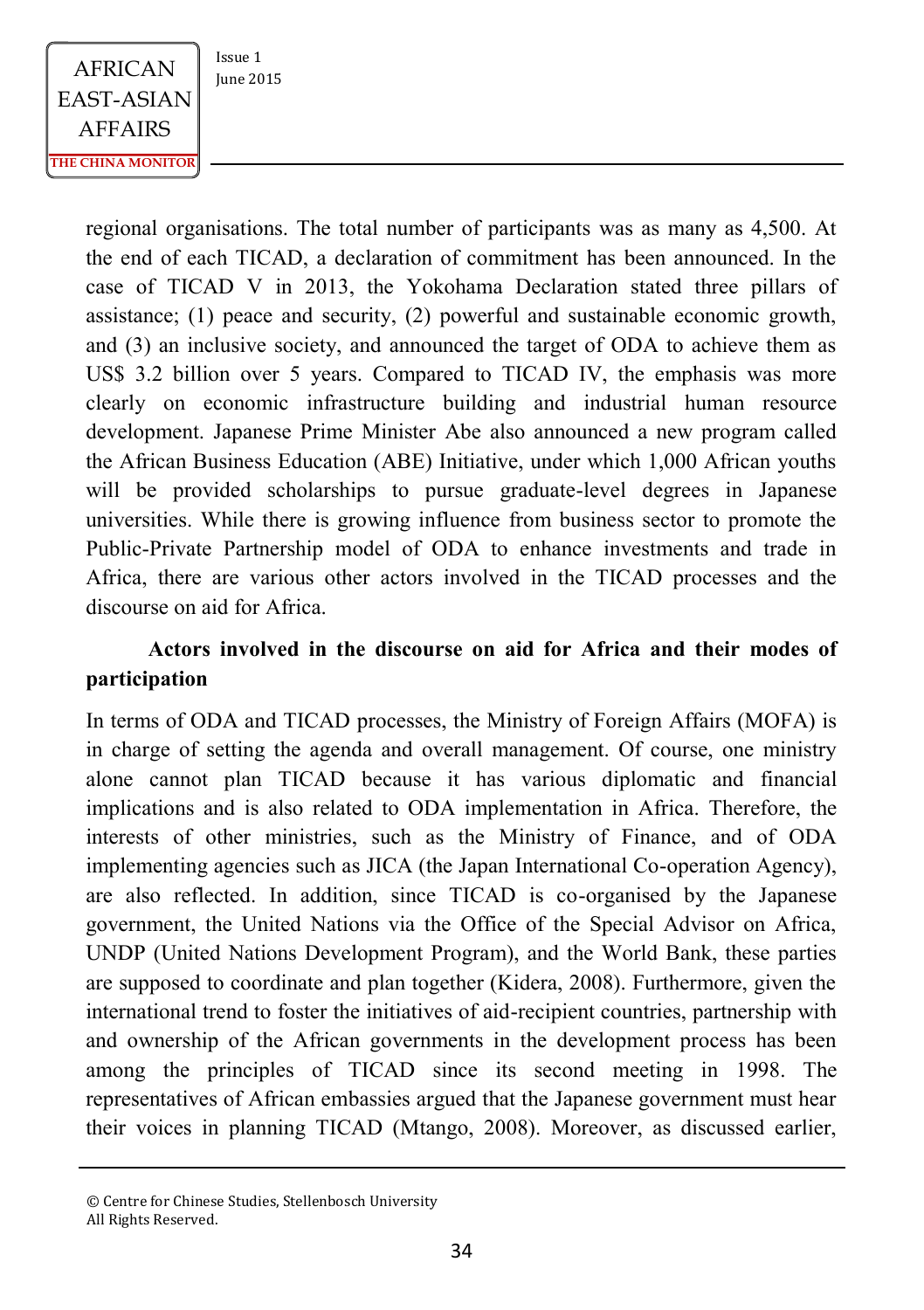> civil society organisations have become more and more active. Although MOFA was in the position of co-ordinating these different stakeholders and building consensus on the principles and contents of TICADs, in reality, as some of the anonymous interviewees from the embassies and civil society organisations pointed out, the messages from MOFA were lacking in consistency and clarity. This was partly because MOFA did not have a permanent office for TICAD. Each time TICAD was held, different officials were involved, and there was little effort to maintain the records and experience of earlier TICADs, which made the current person in charge start the process from scratch all over again.

> Until the time of TICAD IV, there was a civil society organisation named the TICAD Civil Society Forum (TCSF), which ceased operation in March 2009. The TCSF was established in 2004, after TICAD III in 2003, and it was to focus its activities on influencing the TICAD IV process. According to Minoru Obayashi (2008), after TICAD III Japanese civil society organisations were criticised by their African counterparts for not playing enough of a role in advocating their perspectives in the TICAD. Without a permanent platform for co-ordinating the voices of civil society both in Japan and Africa, the influence on a conference like TICAD would be limited (Obayashi, 2008). At the earlier TICADs, civil society organisations sent representatives and made some appeals. However, such efforts were only made around the time of TICADs and there was little in the way of accumulated studies or systematic advocacy. Therefore, based on bitter experience and criticism from the African partners, after TICAD III, TCSF published the "Africa Policy Civil Society White Paper" annually until 2008, which evaluated Japanese ODA to Africa and made policy proposals (Obayashi and Ishida, 2005, 2006, 2007, and 2008). TCSF also made various efforts to raise public awareness and strengthen ties with the African embassies. A large part of the role of co-ordination among different kinds of stakeholders, raising public awareness, and leveraging the agenda-setting by MOFA, in which TCSF played a role until TICAD IV, were lost after its termination. Partly because of that, the advocacy from civil society was less vocal in the TICAD V process. Instead, the influence from the *Keidanren*, the Japan Business Federation, and other private sector entities has grown.

<sup>©</sup> Centre for Chinese Studies, Stellenbosch University All Rights Reserved.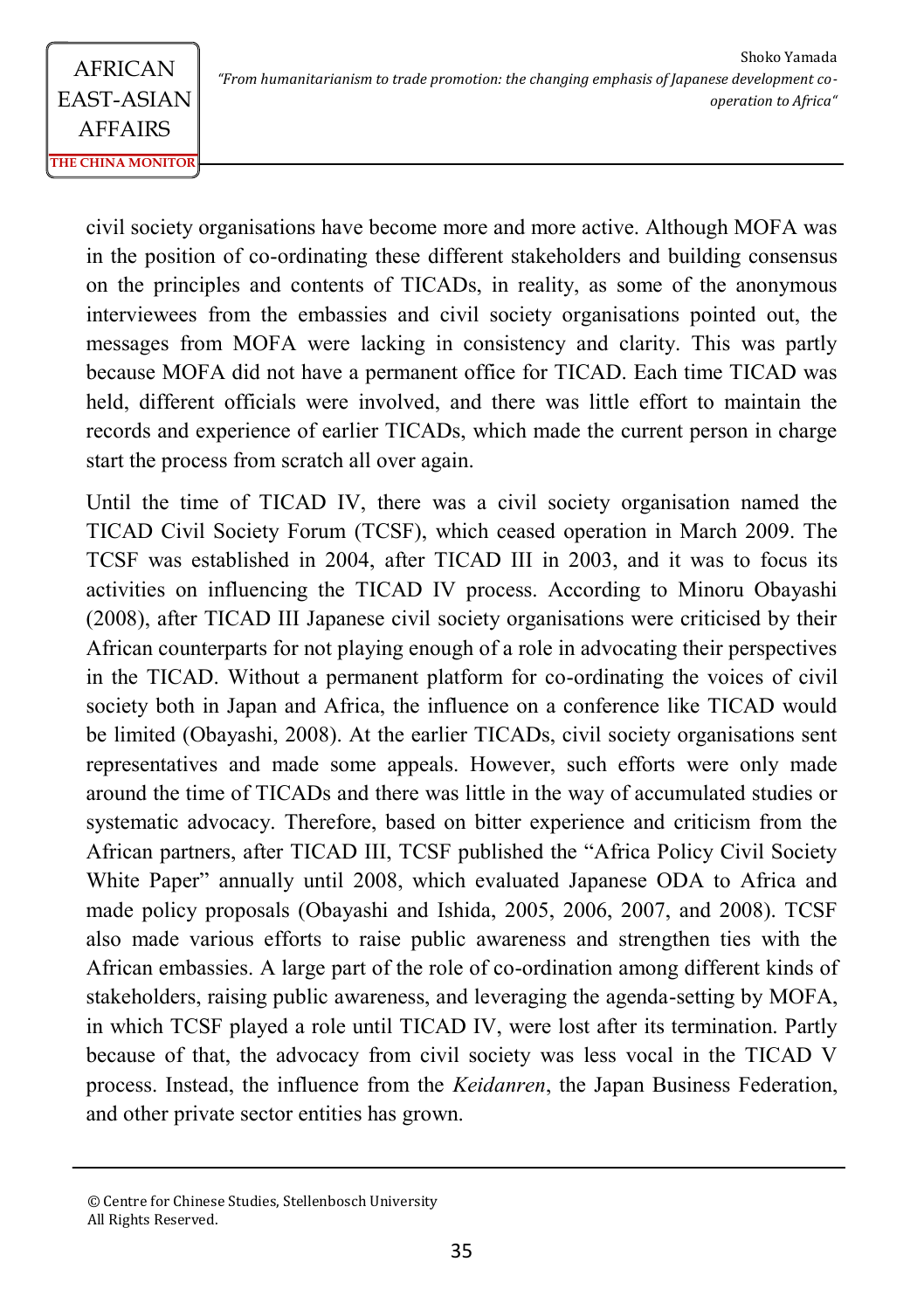Another significant group of stakeholders in TICAD process is, needless to say, African governments. There is a group called the African Diplomatic Corps (ADC) in which all 35 African embassies in Japan participate. ADC has had monthly meetings with MOFA as a channel of collective diplomacy (ADC 2010). In 2007, ADC organised a TICAD Committee whose chairperson was the then-ambassador of Zimbabwe. The ambassador had worked in the World Bank and was knowledgeable about development co-operation and the language of discourse in that field. It was also partly at the urging of TCSF to work collaboratively to put pressure on the government.

There was yet another group of people who were intellectual "advisors" to the government. The membership of this category largely overlaps with that of civil society organisations. Some academics and vocal development workers took on roles to influence the TICAD process as commentators for the government, seminar panellists, interviewees, authors of articles, or members of advocacy NGOs.

There was no full consensus in any of the groups that participated in the discourse on TICAD. At the same time, in the effort to clarify their messages, civil society organisations, African diplomats, academics, and business sector representatives merged their opinions into a few major arguments. In the following section, some of the major issues raised by the stakeholders and made mainstream in the TICAD discourse will be reviewed. The issues reflect different perspectives on development in Africa and the role of TICAD in it. Such differences of perspective cut across the groups of stakeholders mentioned above. There were differences within civil society and among African diplomats and academics, even though they had prepared written proposals and reports unanimously.

#### **Diversity of development ideas and interests brought to the scene**

### **TICAD as a diplomatic tool**

While TICAD is supposed to be a multi-lateral, norm-setting forum, the Japanese government has always been tempted to use it as a diplomatic tool to demonstrate its commitment to global welfare and African development. In fact, if it was truly

<sup>©</sup> Centre for Chinese Studies, Stellenbosch University All Rights Reserved.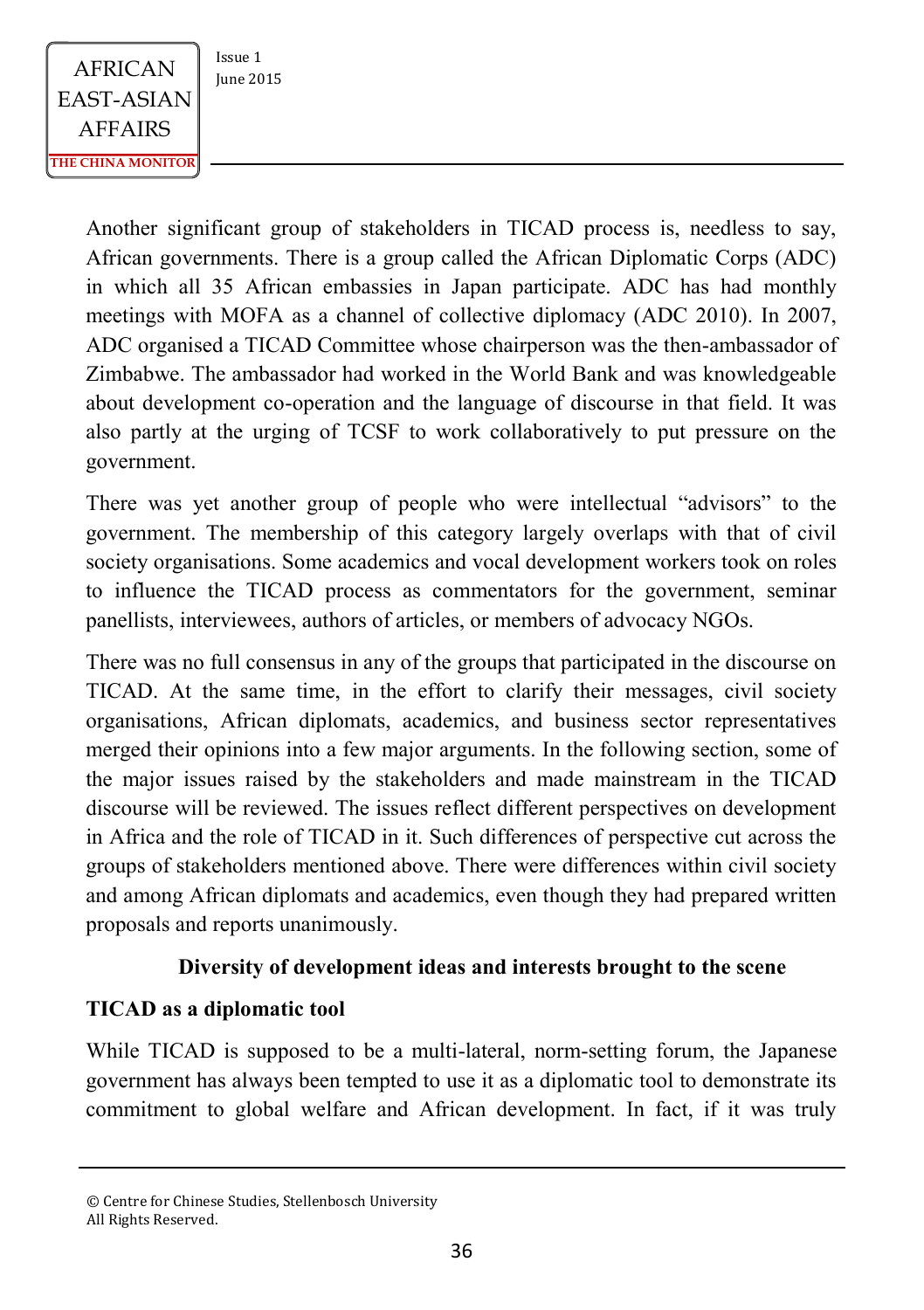> multinational, Japan could have simply provided the funds to organise TICADs to the UN or any multinational body and pushed forward its agenda indirectly. However, what the Japanese government has done is to put itself in the front while hesitating to make its stance clear. Being a multinational forum for norm-setting, TICADs have not pledged any bi-lateral aid to African countries, although the Japanese government has announced a rough target amount of ODA to be provided to Africa in the next few years. This has created a mismatch between the expectations from and impressions of the international community, especially African nations, and the Japanese official position on TICADs.

> Diplomatically, as much as it was for Africa, TICAD was also to demonstrate the Japanese presence to the G8 and the donor community. In particular, TICAD IV coincided with Japan's turn to host the G8 Summit, which was held in Hokkaido a month after TICAD IV in early July. Therefore, unlike the three earlier TICADs, special diplomatic value was attached to TICAD IV. The principle of environment and climate change in the TICAD Yokohama Declaration was a telling example of the usage of TICAD IV. In the TICAD planning process, there were few people who discussed the details of this principle. Of course, there are a growing number of specialists on environmental issues in Japan, but most of them did not put themselves in the TICAD discourse. This principle was, rather, a message directed to the G8 and industrialised countries, not necessarily to Africa, because the environment was one of the major themes of the Hokkaido G8 Summit. Aside from the stabilisation of the global economy and development in Africa, the Hokkaido Declaration included reducing CO2 emissions by half by 2050 (Government of Japan, 2008).

> The growing rivalry with emerging Asian powers, especially China and India, was another diplomatic driver. These emerging donor countries have increased their presence in Africa rapidly in the last few years. China started the FOCAC in 2000, and the most recent forum held in 2012was the third. It was attended by national representatives of 50 African countries (Forum on China-Africa Co-operation, 2012). Some TICAD organisers claimed that Japan was more successful than China. However, some Japanese observers saw that the FOCACs, which were accompanied by various commercial talks and bi-lateral meetings to contract actual aid programs,

<sup>©</sup> Centre for Chinese Studies, Stellenbosch University All Rights Reserved.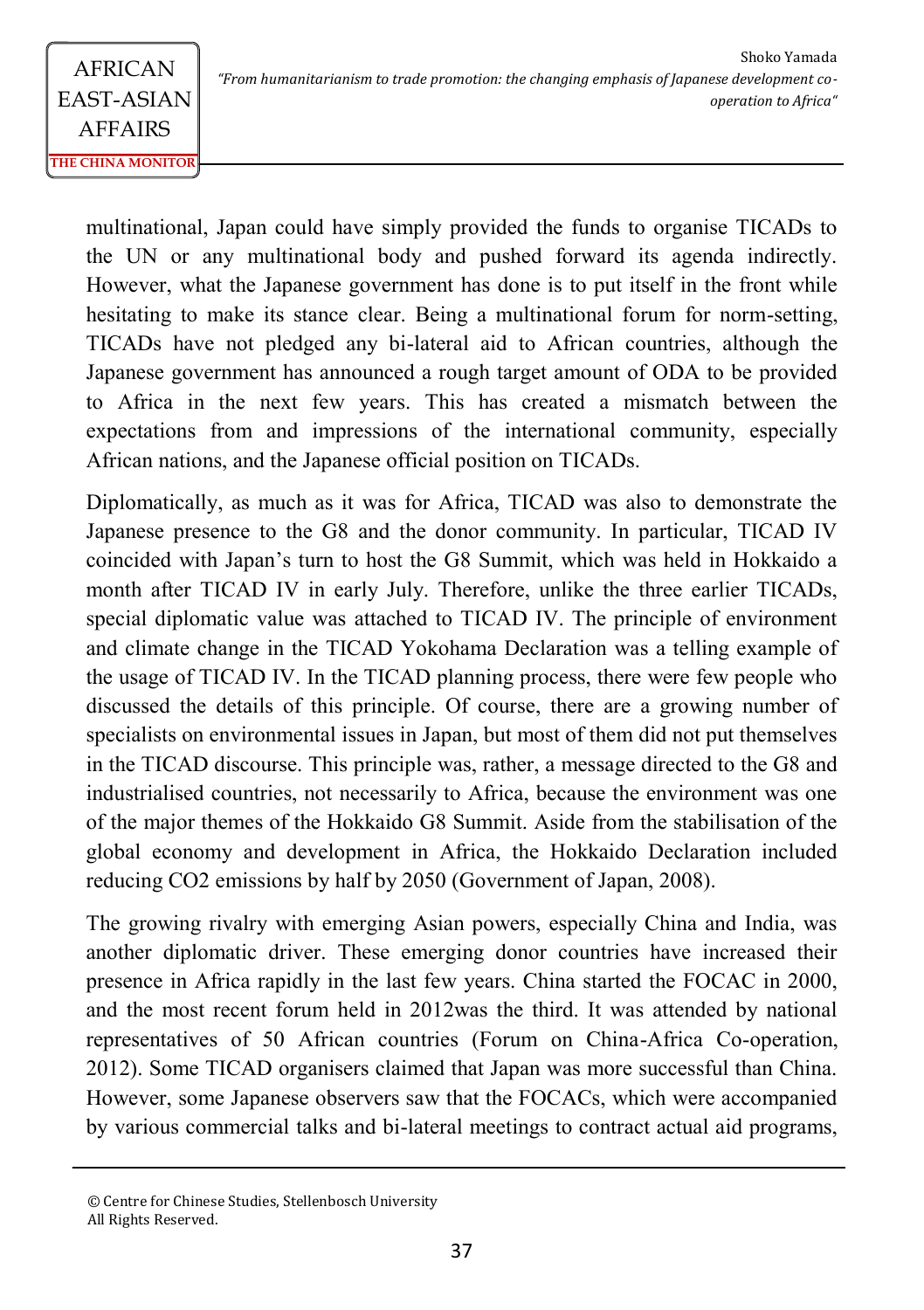sent clearer messages to and gained support from African countries (Takahashi, 2008). While there has been extensive criticism that the Japanese government failed to attract the attention of African governments, diplomatically, aid to Africa has also been considered as a way to get support from African countries in the international forum. For example, in 2005, when the U.N. Security Council was reformed, the Japanese government pledged an increase in ODA to many African countries so that these countries would vote for Japan to get a permanent seat on the Security Council. Regardless of its economic power, and having been defeated in World War Two, Japan has never been a permanent member of the U.N. Security Council, although this has been a long-cherished hope of consecutive governments in Japan. There were some African diplomats who hinted that there was a competition between the Japanese and Chinese governments to "buy" the votes of African governments to either support or reject a permanent seat for Japan. It is also possible that African governments used their relationships to the two rivalling donors in front of each other as a means of negotiation. In any event, TICAD is as important for Japan to show its presence to African governments as it is to show it to international society.

#### **Development of Africa through trade and investment**

As some scholars have pointed out, regardless of the lack of historically-developed sense of relatedness between Japan and Africa, there has been trade relationship with South Africa, Nigeria, and some resource-rich countries of Africa from the 1970s (Ampiah 1997, Cornelisen 2004). In the 1990s when Japan started TICAD, the motive to demonstrate Japanese leadership in African development has surpassed that to promote trade. Therefore, in the earlier TICADs, the employed themes had more flavour of humanitarianism than economy. Still, there has always been the business sector interests at the undercurrent of the discourse.

In contrast to the diplomatic concern, the basis of which was narrowly confined to MOFA and researchers concerned with diplomacy, drives for supporting economic growth through trade and investment came from various groups. The business sector started playing a role in the TICAD III process, and became growingly proactive in the processes toward TICAD IV and V. They tried to gain the government's support

<sup>©</sup> Centre for Chinese Studies, Stellenbosch University All Rights Reserved.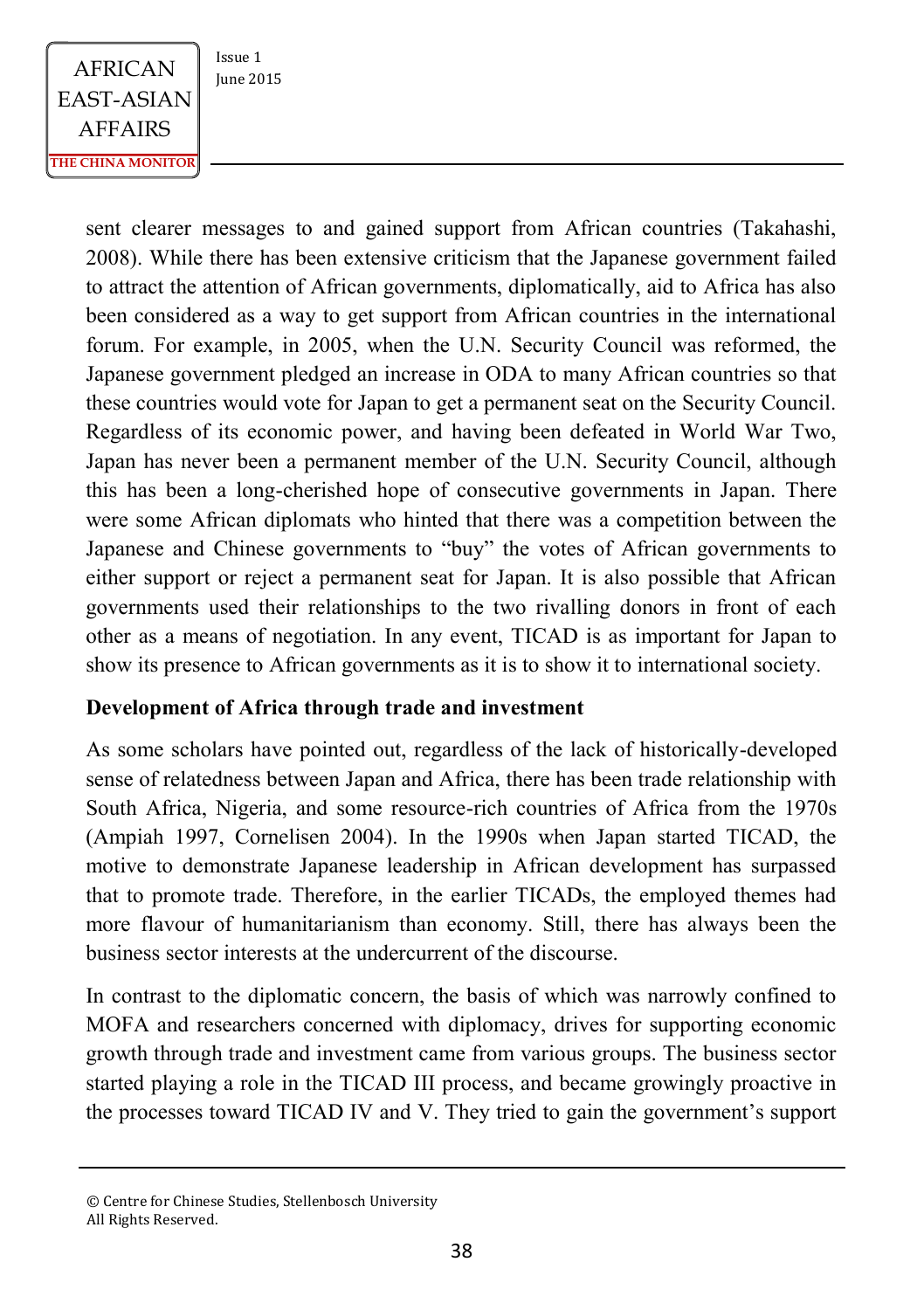> to promote trade with, and investment in, Africa<sup>1</sup>. Given the economic growth in Africa in the first decade of the twenty-first century, foreign direct investment flowing into Africa has also grown steadily (Hirano, 2008). However, advocates for Japanese companies claimed that they could not proceed to Africa as quickly as their European and other Asian rivals because there was less support from the Japanese government. For companies to establish local factories and firms in Africa, they need favourable legal treatment, access to a workforce, materials, and markets, all of which require the official support of respective African governments. Such official support should be ensured through diplomatic channels (Sano, 2008; see also Miyaji, 2008). Also, Japanese companies have limited experience and information about conditions in Africa. Furthermore, the physical and cultural distance between Japan and Africa and political instability in some African states have made Japanese companies much more careful compared to investing in Asia (Yoshimura,  $2008$ )<sup>2</sup>.

### **Poverty reduction in Africa and the Millennium Development Goals (MDGs)**

Concerns about social equity and the MDGs were expressed mostly by civil society organisations and some of the implementing organisations such as JICA. The concern for equity and poverty reduction was also the most visible and appealing frame of reference in the eyes of the general public. Publications and newspaper articles were often accompanied by pictures of children who are smiling but in need of help for schooling, women who cannot feed babies because of hunger, and so on. "Africa needing assistance" is an image which has been created and repeatedly confirmed in aid campaigns and awareness-raising activities in the last few decades in Japan. Although such campaigns by civil society organisations have been conducted from time to time, the period around TICAD IV and V saw unprecedented scales of media coverage on issues about Africa, which contributed greatly to raising public awareness. The mass media coverage of TICAD and Africa-related topics could not have happened if the process was kept exclusively among a few bureaucrats and business sector organisations. At the same time, their advocacy for MDGs and poverty reduction in Africa tended to create a rather simple image of Africa as a poor, conflict-torn continent. It should also be pointed out here that commitment to the MDGs was not simply an appealing message for the public, but

<sup>©</sup> Centre for Chinese Studies, Stellenbosch University All Rights Reserved.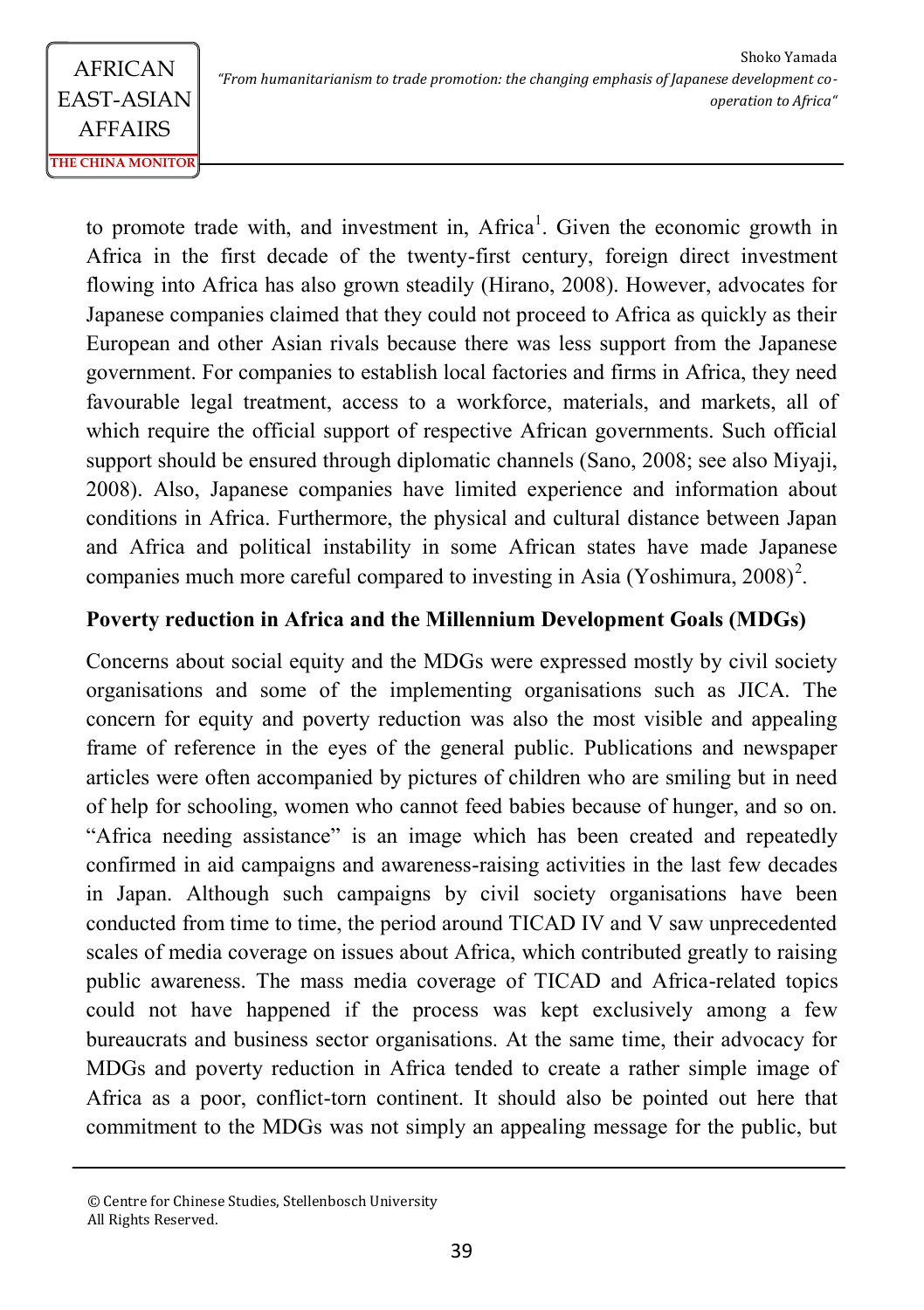also considered as a way to demonstrate how serious the Japanese were in contributing to global welfare. There were academics like Motoki Takahashi who argued for the stronger link between the TICAD and the global discourse on poverty reduction and appealed for Japan to lead the international community in supporting the poorest of the world in Africa (Gaiko Forum, 2008).

JICA has identified human security as one of its principle activities since former president Sadako Ogata assumed office in 2003. Ogata has been one of the proponents of this idea of human security since she was the U.N. High Commissioner for Refugees (for example, Sen and Ogata, 2003). Human security is a wide concept and translated into practice in various ways. At its very core, it means protecting people from threats to their survival, dignity, and livelihood. In JICA's operations, this philosophy is often realised in the form of social service projects and programs for the disadvantaged. Social service projects implemented in the name of human security by JICA have also been presented as activities which contribute to achieving the MDGs because they minimise the risks of the disadvantaged and prepare conditions that lead to safe and healthy lives (Mine, 2007).

In the end, JICA pursued two directions under the framework of TICAD. On one hand, there were efforts to highlight poverty reduction and the redistribution of wealth. On the other hand, aid for economic growth was pushed forward. At TICAD IV, JICA organised a symposium on public-private partnership and economic growth, and Ogata chaired the session. However, given its historically accumulated experience of field-based technical co-operation and the principle of human security, JICA did not completely shift to trade promotion.

#### **Transfer of Asian experience to Africa**

In the TICAD planning process, there was much discussion about transferring Asian experience to Africa. Despite frequent references to it, there was no clear definition of what people meant when they talked about Asian models which were worth transplanting to Africa. The vague consensus would be that an Asian model is a public-private co-operation in development assistance, in which a package of infrastructure building and industrial skills training provided by Japanese ODA

<sup>©</sup> Centre for Chinese Studies, Stellenbosch University All Rights Reserved.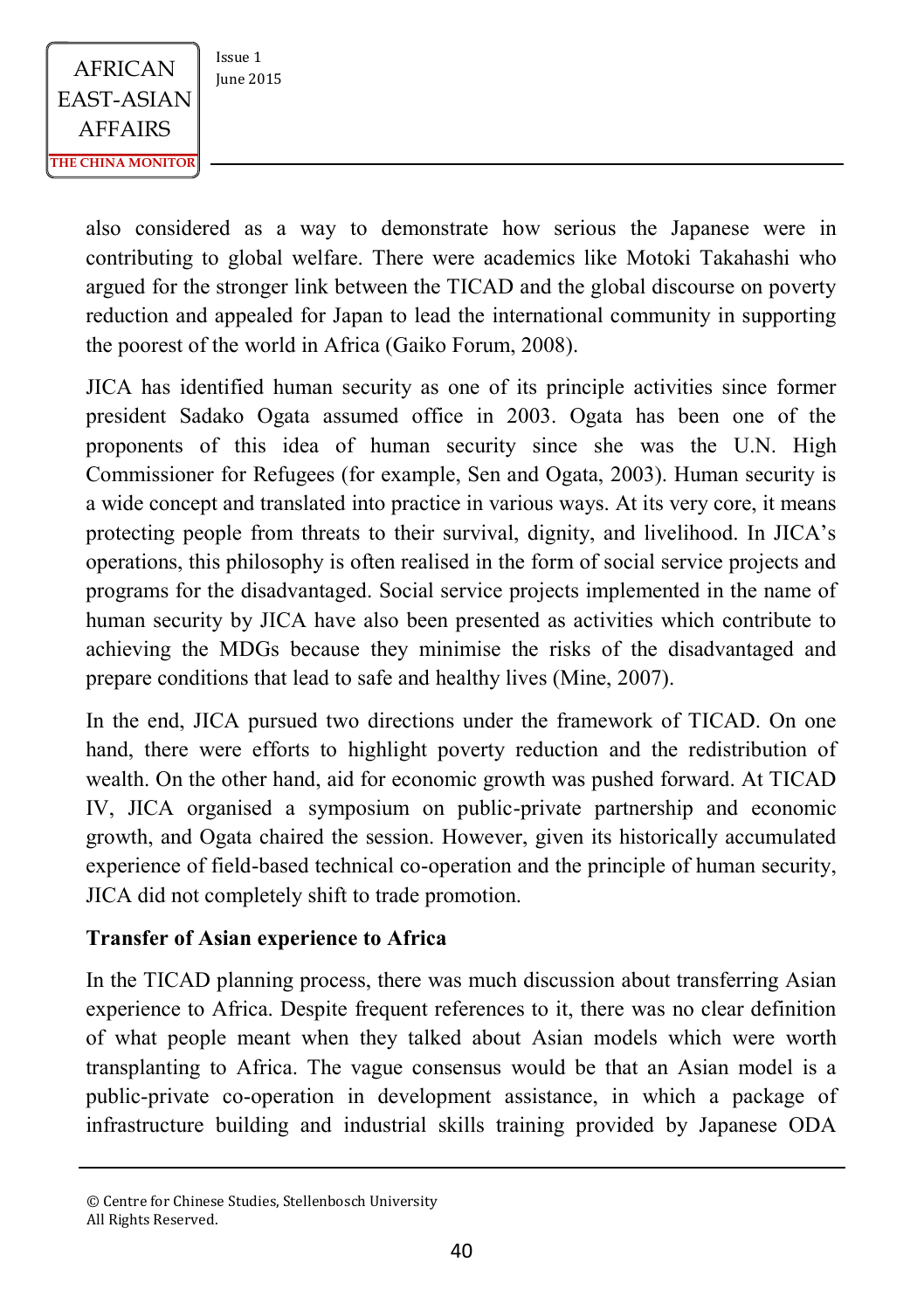> would encourage investment by private companies (mostly Japanese) and contribute to enhancing the foreign trade of the developing countries assisted by Japan. Shozo Kitta mentioned in a roundtable talk that in Asia, governments played active roles in the process of economic development, which was different from the neo-liberal economic theory dominant in the World Bank and some other aid agencies (International Development Journal 2008:20). In the same roundtable, however, Izumi Ohno shared her view that Asian development was achieved through a combination of rural development and industrialisation, which led to poverty reduction through economic growth. They were both talking about aspects of economic growth in Asia but somewhat differently. At the conclusion of the roundtable, three discussants—Kitta, Ohno, and Shinsuke Horiuchi—concluded that the creation of jobs would lead to economic growth, and vice versa; and such cycles of stable growth would lead to good governance. What was unique to Japan in its ODA and Asian experience was its prioritisation of job creation and nationbuilding<sup>3</sup>. In the same issue of the *International Development Journal* in May 2008, the month TICAD IV was held, there were many other opinions about the transferable Asian model, such as industrial clusters (Sonobe, 2008) and the "One Village One Product" movement (Yoshida, 2008).

> There is a widespread belief among Japanese government officials that Japanese aid supported Asian countries to achieve miraculous economic development in the 1970s and 1980s. Also, Japan itself has had the experience of achieving rapid industrialisation, rising from the ashes after World War Two. These two experiences, successful foreign aid to Asian countries and Japan's own industrialisation, made many people claim that Japan could extend its experiences for African countries to adopt. The aid model of public-private co-operation in Asia has often been referred to by people in the business sector to support their demands for flexible ODA which encourages Japanese companies' participation in aid projects (Keidanren 2007). At the same time, this can be seen as a struggle on the part of the Japanese government to demonstrate the comparative advantage of Japanese aid over that of European donors, which have longer historical relationships with Africa, however controversial their histories may be. At the same time, it has been a several decades

<sup>©</sup> Centre for Chinese Studies, Stellenbosch University All Rights Reserved.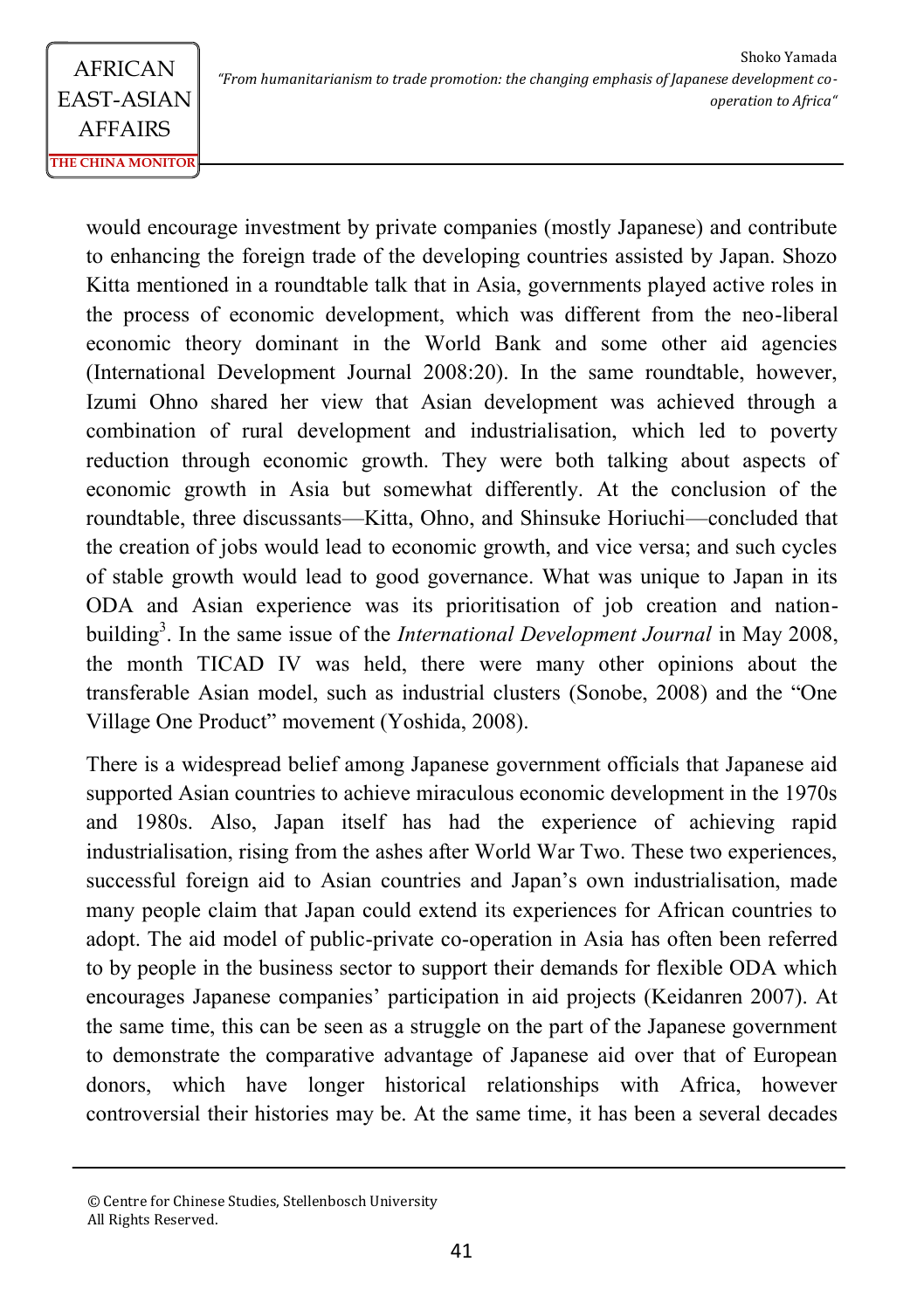since Japan achieved economic development from the 1950s to 1970s and the economic and political environments surrounding developing countries in Africa now are quite different from when Japan was in their position. Therefore, according to some analysts, what Japan itself can offer is less attractive than the first-hand experience of economic growth which emerging Asian donors such as China, India, or Korea can offer.

Still, African leaders were very keen on learning from the development experiences of Asian countries. Policy advice by former Malaysian government officials to Zambia and Japanese university professors' advisory service to the Ethiopian Prime Minister's Office were both activities funded by JICA but started with inquiries and initiatives from African governments. The sharing of experience between developing countries—so-called South-South Co-operation—has been mentioned repeatedly in the TICAD discourse as a mechanism that would be effective in transferring Asian experience to Africa. Japan has long been the promoter of South-South Cooperation, but its high potential for aid to Africa was reemphasised in the TICAD process. Atsushi Hanatani reviewed the history of research on transferring Asian experience to Africa in Japan, which recurred as TICADs have been held since 1993. As a JICA staff member who led the study group on Asian economic growth and its implications for African development before TICAD IV, he listed the issues to be considered, avoiding giving any particular definition of the idea of transfer. The points he promoted were: (1) to understand African needs before talking about Asian development models and experiences which are transferrable; (2) to foster mutual learning between Asia and Africa; (3) to relate Asian experiences with positive aspects of the conditions in Africa, instead of pointing out things that are lacking; and (4) to provide various cases, both positive and negative, of Asian experience, from which Africans can extract lessons subjectively (Hanatani, 2008:6-7).

#### **Japan and Africa after TICAD V**

The world economy has experienced a great crisis since TICAD IV was held in May 2008. Even the car manufacturing companies which have been the engines of economic growth in Japan experienced a serious decrease in profits, and have closed

<sup>©</sup> Centre for Chinese Studies, Stellenbosch University All Rights Reserved.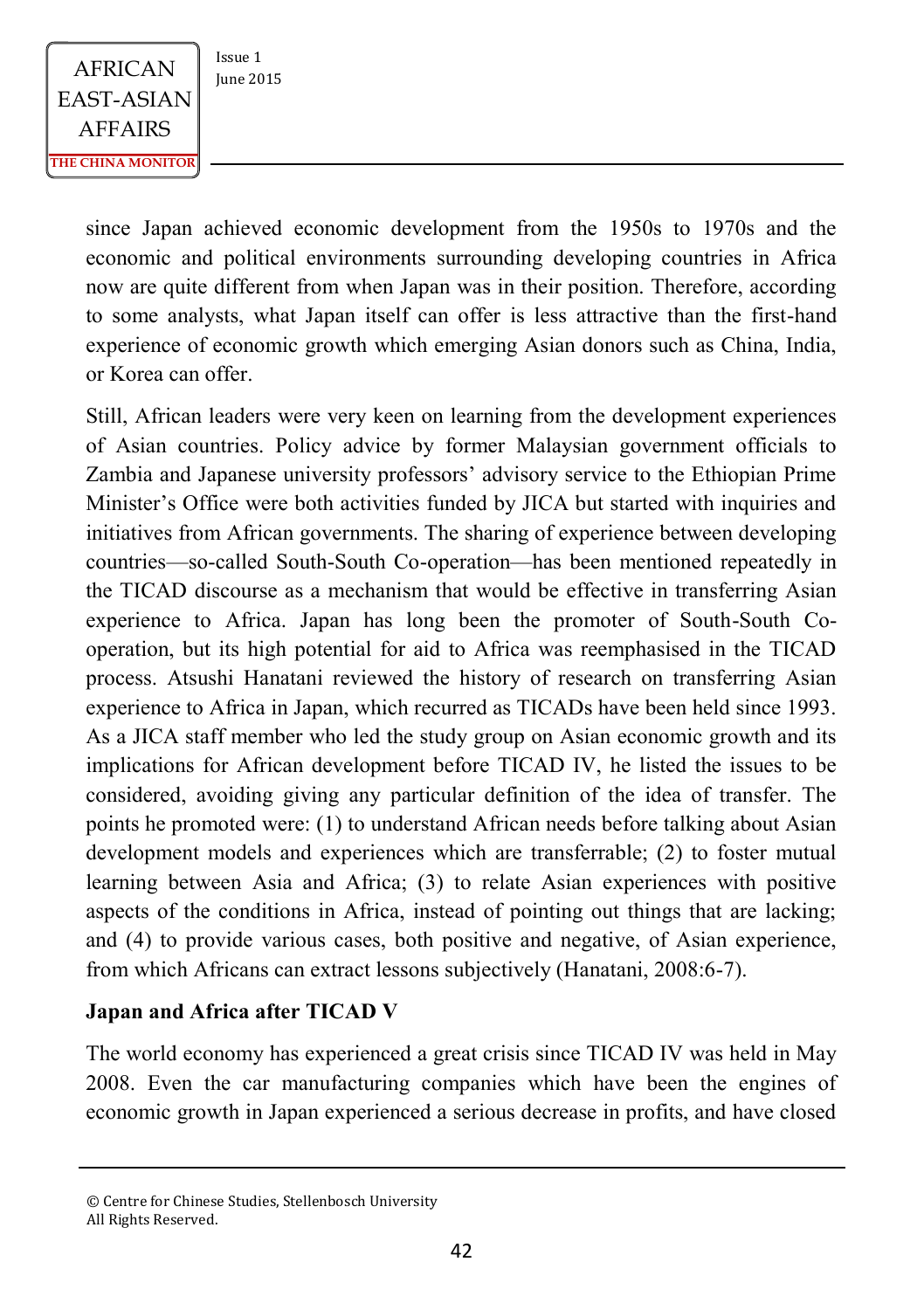> down factories and fired a large number of employees until it started to recover in 2013. The tax revenue of the Japanese government greatly decreased in FY2009, while expenditure to rescue moribund financial bodies, industries, and workers is enormous. In addition, in March 2011, the largest earthquake in the history of Japanese scientific quake observation and the tsunami following it hit north-Eastern Japan. They caused a massive loss of life and displacement of people. Given the acute domestic problems, the government has faced difficulties sparing a large sum of revenue for international ODA, which does not have demonstrable and immediate benefit for Japanese society and its constituents.

> Under the initiative of the current government, which took power in 2012, the Japanese economy looks to be recovering from two decades of stagnation. In 2014 and 2015, major export-oriented companies have renewed their record of annual sales, although the picture is mixed among companies of different industrial sectors. This revitalisation of export-oriented companies and continued budgetary restraints resulted in the marginalisation of the appeals for Japan to play the conventional role of a donor nation. In contrast to the period when Japan tried to detach ODA from national interests and to improve its moral status as a humanitarian contributor to international welfare, it is now finding new roles of ODA, making it beneficial for people both in developing countries as well as in Japan.

> In February 2015 the cabinet adopted a new ODA Charter, building on the report of the Expert Council and reflecting the result of public consultation. The Charter sets the fundamental principles and framework of Japanese ODA, including that to Africa. It was first decided in 1993, the same year TICAD started, and went through some minor revisions in 2003. The subject of much debate, the current Charter, renamed the Development Co-operation Charter, includes emphasis on trade promotion, co-operation (particularly economic) through non-ODA channels, and proactive support to peacekeeping operations. While continuing to highlight Japan's roles in humanitarian assistance and poverty reduction, relative weight to humanitarian and social development is lessened in this enlarged scope. Rather, the emphasis is more on economic aspects of development which are mutually beneficial for the recipient countries and Japan. In this context, the direct reference to social

<sup>©</sup> Centre for Chinese Studies, Stellenbosch University All Rights Reserved.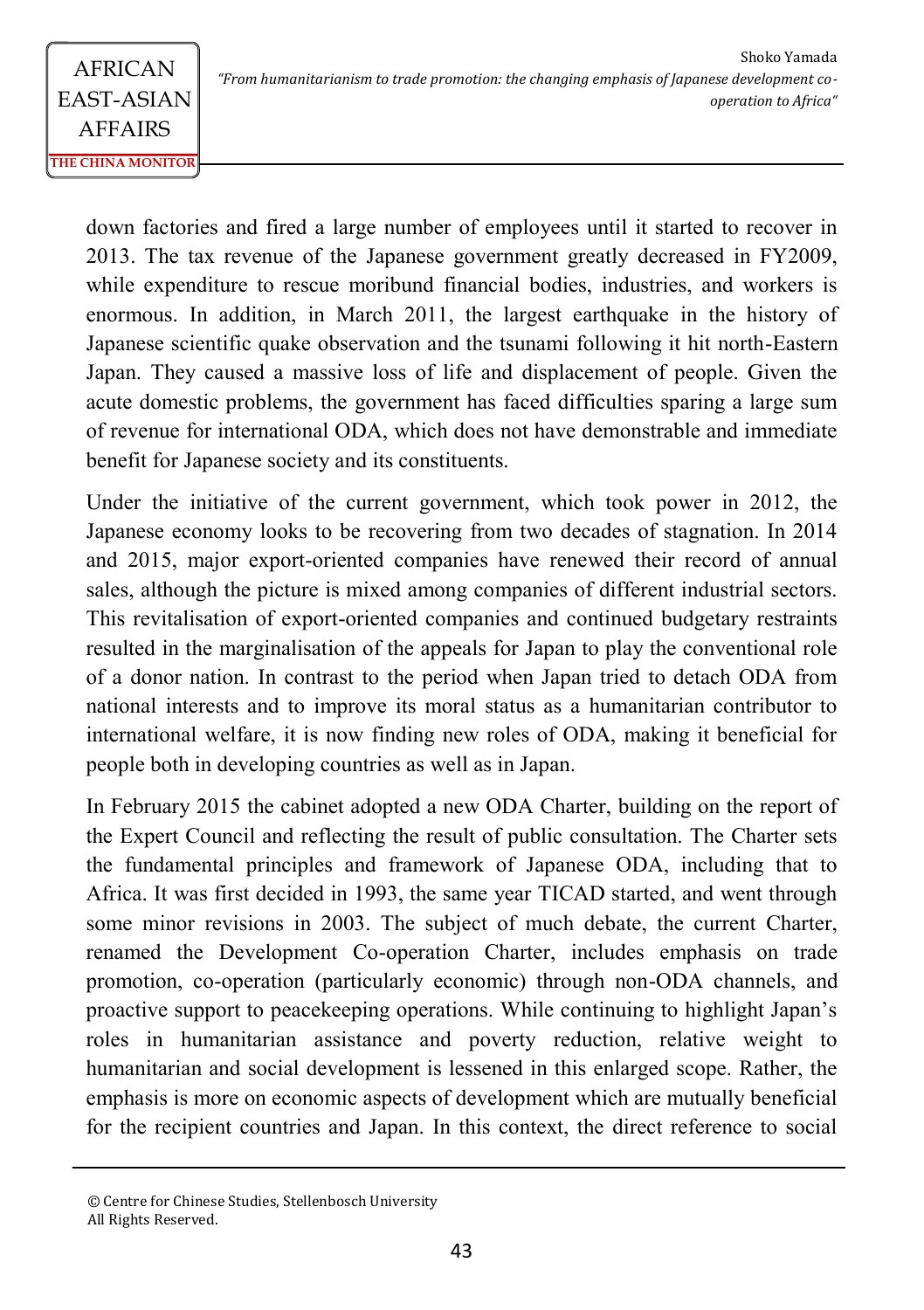

services such as education and health is kept minimal, except for the industrial human resource development which is closely linked with economic co-operation.

Many critics point out that there is a drive for protecting Japanese comparative advantage in the international development scene behind the revision of the ODA Charter. On one hand, the rise of China, which seems open in its national interests and militarist goals for territorial expansion, intimidates the Japanese government (*Asahi Shinbun*, 2015). Before it loses the ground it holds now, Japan should also allow itself to use ODA for its diplomatic interests and the promotion of exports and investments by Japanese private companies. This is a characteristic attitude of the current Abe government of the Liberal Democratic Party. At the same time, the fact that Abe was re-elected with a great majority of support indicates that, after two decades of stagnation, Japanese constituents are tired of policy measures which do not promote the immediate improvement of their economic and living conditions, and it is more difficult to get their support for ODA programs which aim to contribute to noble but distant causes.

Japanese ODA to Africa is changing from large-scale projects whose cost has been fully covered by Japan to ones that facilitate and catalyse the developmental process based on its accumulated experience of field-oriented aid programs since the 1990s. The well-planned and devoted practices of Japanese experts on the ground reflect the Japanese manufacturing spirit that excellence should reside in the details. The experience of such careful operation of aid programs will be a valuable contribution in itself, which is worth sharing with African counterparts. There are also schemes to adapt the advanced technologies in engineering and agriculture available in Japanese universities and corporate laboratories for development in Africa. While Japanese aid to Africa will likely be sustained at the current level, the focus is likely to shift more toward pragmatic partnerships between African states and Japan economically and diplomatically. However, it is ironic to see that the pendulum is swinging back, after decades of great effort to reorient Japanese ODA away from being closely linked with national economic interests to be more detached and humanitarian in its focus.

<sup>©</sup> Centre for Chinese Studies, Stellenbosch University All Rights Reserved.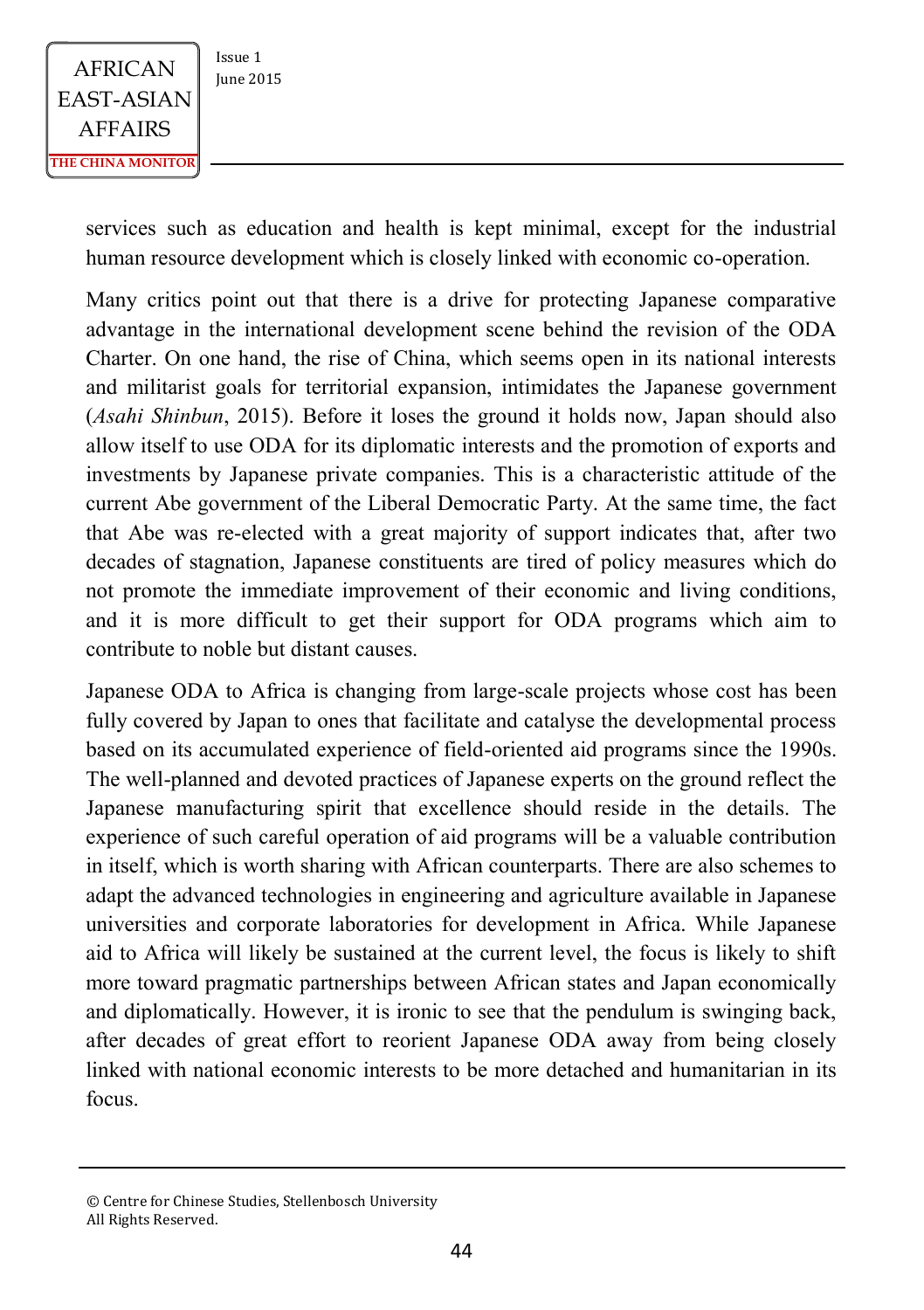### **Endnotes**

- 1. Nippon Keidanren (the Japan Business Federation) dispatched an Economic Research Mission to Africa in October 2007 and came up with a set of recommendations. One of the main messages was to establish stronger publicprivate partnerships. The public-private partnerships in this case include (1) supplementing projects by private firms with ODA (loans) to promote investment in Africa; (2) enhanced flexibility of ODA grant projects to encourage Japanese private companies to participate in the bidding; and (3) relaxed criteria of eligibility for Japanese ODA loans. Nippon Keidanren also requested coordination among ministries and governmental bodies so that the government would be more effective and efficient in its promotion of trade in Africa. It was also hoped that industrial human resource development (the skills training of African workers) would be enhanced by means of Japanese ODA (Keidanren, 2007).
- 2. Such barriers are sometimes called "Africa risk" and call for more governmental support for private sector investment (Ohno, 2007).
- 3. JICA also organised a study group on Asian economic growth and its implications for African development. The report of this study group (JICA, 2008) became the basis of the symposium organised by JICA as one of the TICAD events, whose title was "African development and Asian experience of growth: The roles of the government and private sector for sustainable economic growth in Africa".

### **Bibliography**

- ADC (African Diplomatic Corps). 2010. *Organizational website* [Online]. Available: http://www.adc-japan.org/en/ [2010, March 5].
- Ampiah, K. 1997. *The Dynamics of Japan's Relations with Africa: South Africa, Tanzania and Nigeria*. London: Routledge.

<sup>©</sup> Centre for Chinese Studies, Stellenbosch University All Rights Reserved.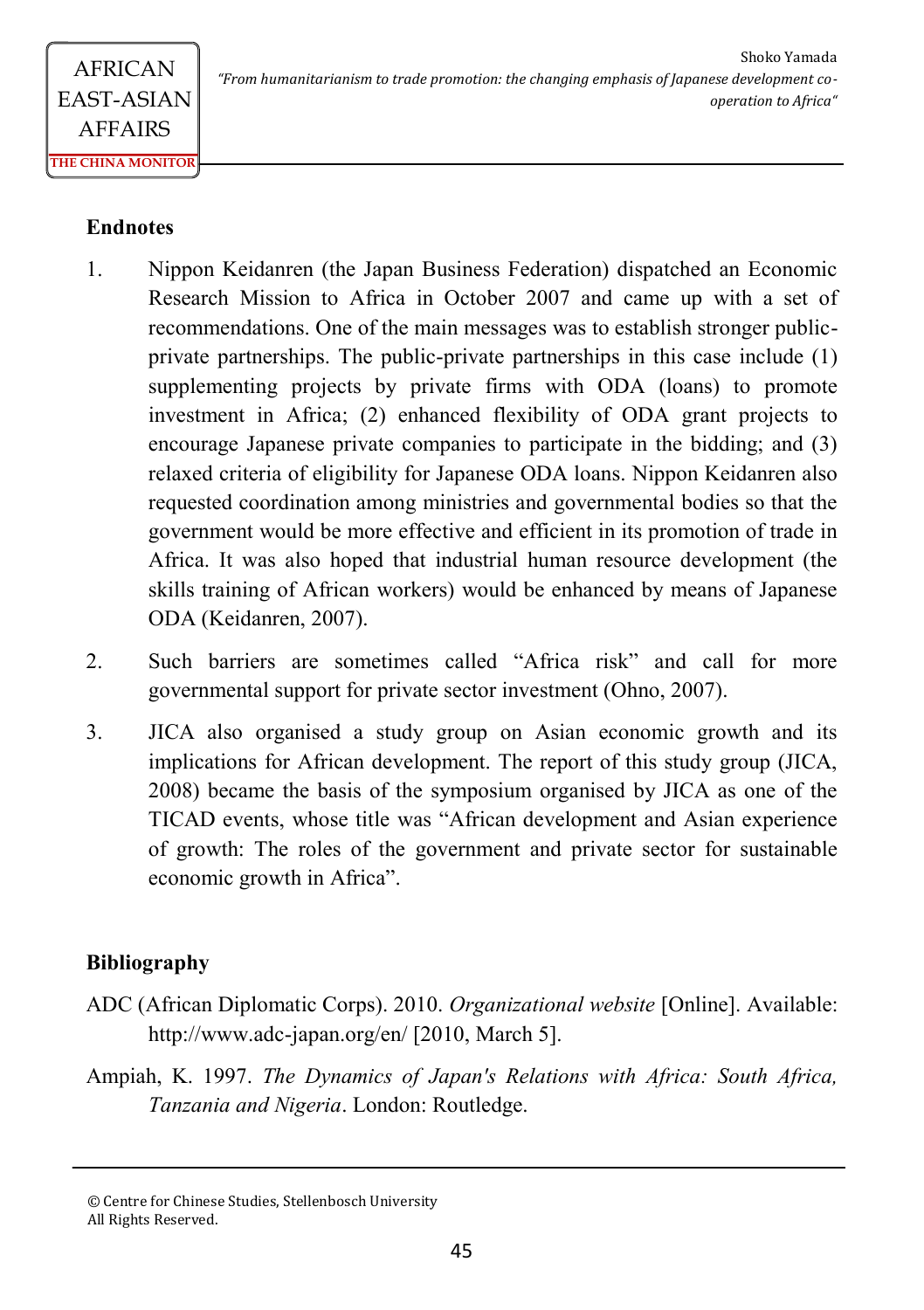- Aoki, K. 2013. Japan and the TICAD Process. *Policy Briefing 66, Global Powers and Africa Programme,* 4.
- Asahi Shinbun. 2015. Kaihatsu Kyoryoku Taiko: Gaiko no Henshitsu wo Osoreru [Development Co-operation Charter: Fear of the Character Change of Diplomacy]. *Asahi Shinbun [Asahi Newspaper*] February 11.
- Cornelissen, S. 2004. Japan–Africa Relations: Patterns and Prospects, in Taylor, I., and Williams, P., (eds.). *Africa in International Politics: External Involvement on the Continent*. London: Routledge. 116–135.
- Forum on China-Africa Co-operation. 2012*.* Forum website [Online]. Available: http://www.focac.org/eng/ [2015, May 20].
- Gaiko Forum. 2008. Chunichi taishi San-nin ga kataru TICAD IV [TICAD IV seen from the eyes of three ambassadors in Japan], interview with Mtango, E.E.E. (Ambassador of Tanzania), Simasiku, S. (Ambassador of Zambia), and Rwamasirabo, E. (Ambassador of Rwanda), *Gaiko Forum,* 6:24-28.
- Government of Japan. 2008. *G8 Hokkaido Toyako Summit Leaders Declaration*  [Online]. Available:http://www.mofa.go.jp/mofaj/press/pr/pub/pamph/pdfs/ summit 08 08.pdf [2015, May 25].
- Hanatani, A. 2008. Ajia no kaihatsu keiken to afurika: TICAD IV ni muketa JICA/ JBIC no seisakuteigen kentou purosesu nit suite [Asian Development Experience and Africa: The process of policy proposal in JICA and JBIC toward TICAD IV], *Kokusai Kyoryoku Kenkyu [Studies on International Cooperation*], 24, 1: 1-9.
- Hirano, K. 2008. Ima koso Afurika ni hitsuyou na minkan toshi: Genchi de motomerareru nihon no kakawari toha [Time for private investment in Africa now: The Japanese commitment required there, *International Development Journal,* 1: 16-17.
- International Development Journal. May 2008. "Roundtable: The meanings of 'Asian experience to Africa'", *International Development Journal***:** 20-23.

<sup>©</sup> Centre for Chinese Studies, Stellenbosch University All Rights Reserved.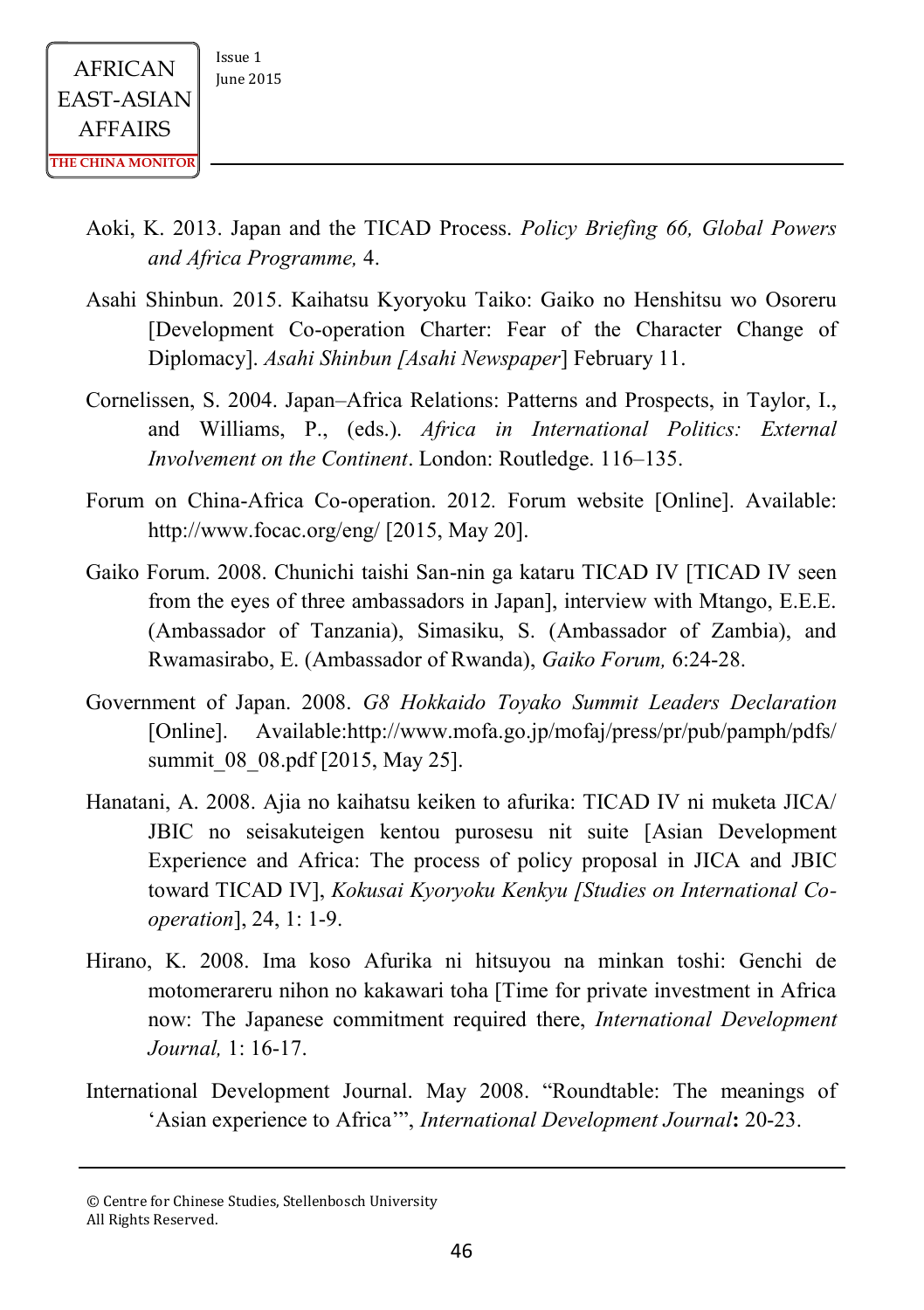- International Monetary Fund. 2014. *Direction of Trade Statistical Yearbook*. Washington, D.C.
- Japan International Co-operation Agency. May 2008. *Report of the Examining groups on African Development and Asian Economic Growth* [Online]. Available:

http://www.jica.or.id/jica-ri/publication/archives/jica/field/200805\_aid.html [2010, March].

- Keidanren. 2007. *Opinions regarding development in Sub-Saharan Africa.*  Unpublished report.
- Kidera, M. 2008. Interview with Masato Kidera, Director-General for Sub-Saharan African Affairs. *Africa*, 48(3):8-13.
- Lumumba-Kasongo, T. 2010. *Japan-Africa Relations.* London: Palgrave MacMillan.

Ministry of Finance. *Trade statistics of Japan* [Online]. Available:

http://www.customs.go.jp/toukei/info/index.htm

[2009, April].

- Mine, Y. 2007. Response to the questionnaire, *Congress of Informed People on International Co-operation (Kokusai Kyoryoku ni Kansuru Yushikisha Kaigi)*  [Online]. Available:
- http://www.mofa.go.jp/mofaj/gaiko/oda/seisaku/yushikisya.html
- Ministry of Foreign Affairs, Japan. 2015. *ODA White Paper 2014.* Tokyo: Ministry of Foreign Affairs.
- Miyaji, M. 2008. Ima koso Kanmingaku ga ittai to natte afurika he: kakkoku no chamu wo ikashita keizai seichou shien wo [To Africa by uniting public, private, and academia now: Support for economic growth based on the strength of each African country]. *International Development Journal,* 1:20-21.

Mtango, E.E.E. 2008. TICAD IV kaisai ni atatte [Japanese good deeds will circle

<sup>©</sup> Centre for Chinese Studies, Stellenbosch University All Rights Reserved.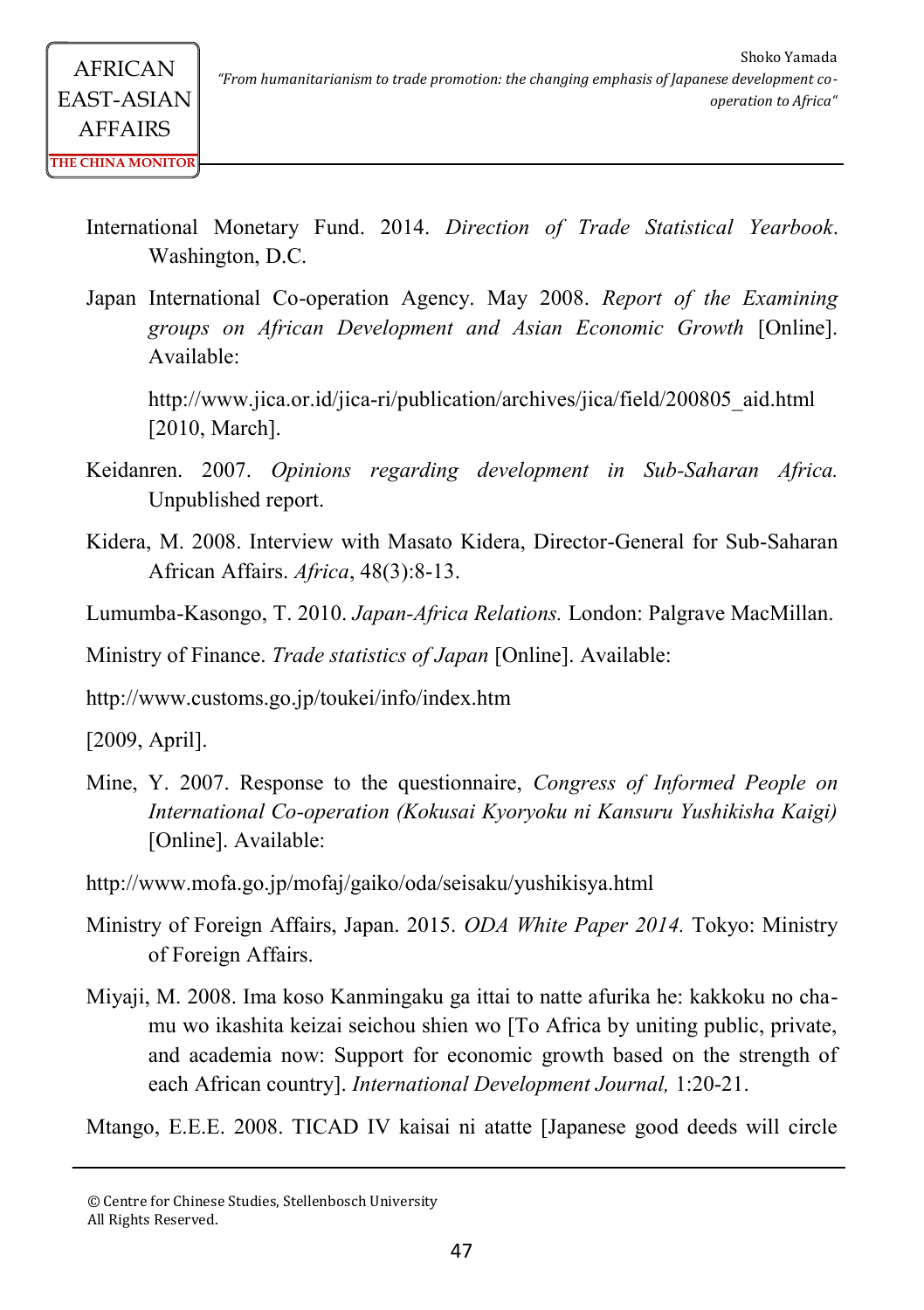back to do them good in the long run]. *Africa,* 48(3):14-17.

- Obayashi, M. 2008. Afurika seisaku shimin hakusho 2007 hakkou: Afurika kaihatsu kaigi heno senryakuteki teigen [Publication of the Africa Policy Civil Society White Paper 2007]. *International Development Journal*, April: 14-15.
- Obayashi, M., and Ishida, Y. 2005, 2006, 2007, and 2008. *Afurika seisaku shimin hakusho [Africa Policy Civil Society White Paper].* Tokyo: Koyo Shobo.
- Ohno, I. 2007. Stakeholders' Perspectives, *Congress of Informed People on International Co-operation (Kokusai Kyoryoku ni Kansuru Yushikisha Kaigi)*  [Online]. Available: http://www.mofa.go.jp/mofaj/gaiko/oda/seisaku/ yushikisya.html. [2010, March].
- Sano, T. 2008. Nihon ha kanmin renkei de afurika ni deteiku shikanai: Kigyo no shinshutsu ni jyuyo na nikokukan no shinraikankei [Japan has to proceed to Africa through collaboration between public and private sectors: Trust between two countries indispensable for company investment], *International Development Journal,* 1: 21.
- Sen, A., and Sadako, O. 2003. *Human Security Now: Final Report of the Commission on Human Security.* New York: Commission on Human Security.
- Sonobe, T. 2008. Afurika sangyo hatten no daiippo [Industrial cluster: The first step for African industrial development], *International Development Journal,*24: 11-13.
- Takahashi, M. 2008. Sekai ha 'saiteihen no 10-okunin' wo sukueruka [Can the world save 'Bottom Billion7?], *Gaiko Forum,* 21(6):11-21.
- Yoshida, E. 2008. Isson Ippin Undo ha afurika ni nedukunoka: Oita, tai soshite maraui no keiken [Will One Village One Product movement take roots in Africa?: Experiences in Oita, Thailand, and Malawi], *International Development Journal,* May: 27.

<sup>©</sup> Centre for Chinese Studies, Stellenbosch University All Rights Reserved.